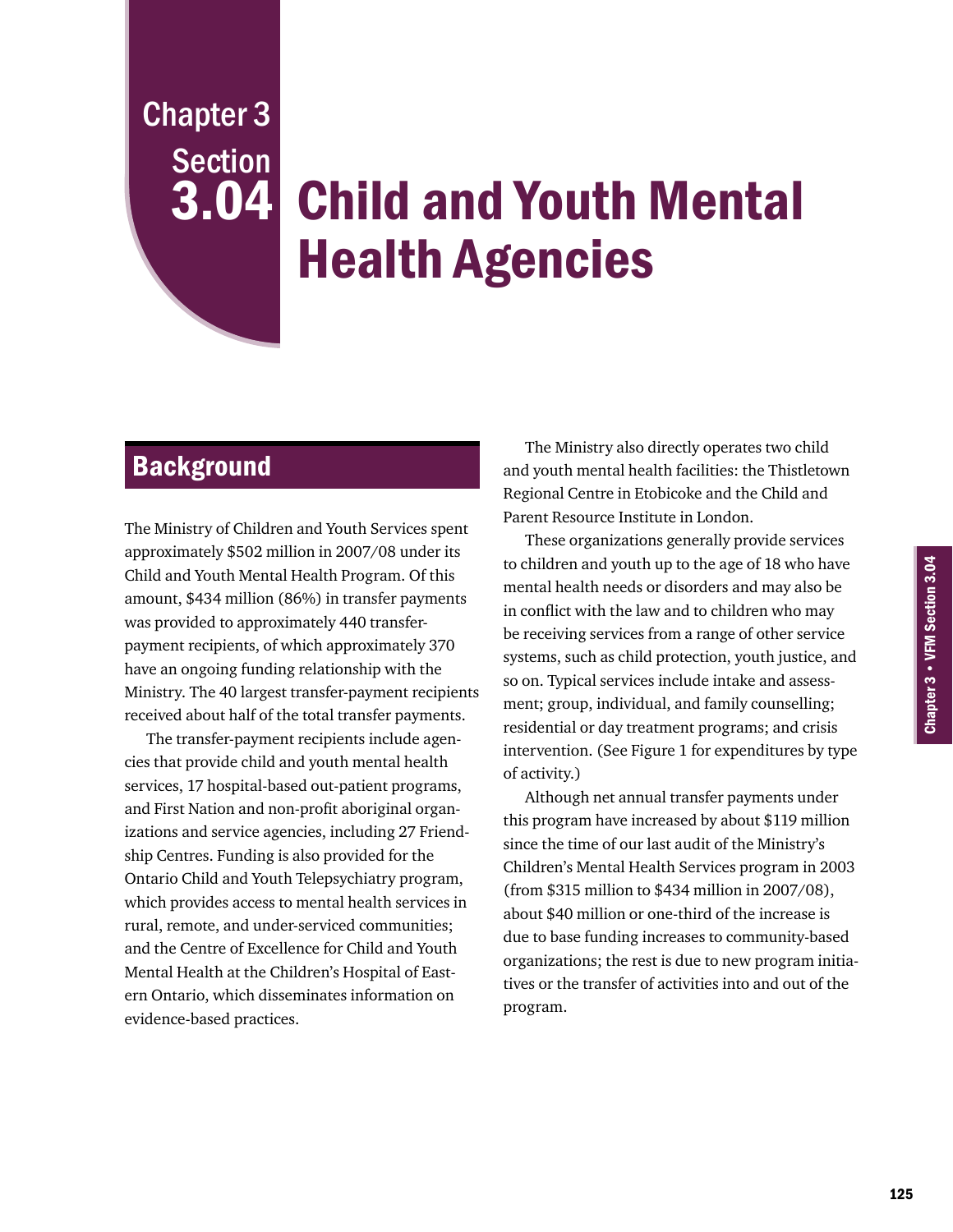

\* Non-residential programs — other consists of such things as child treatment, mobile crisis, outpatient programs and access mechanisms.

# Audit Objective and Scope

Although we audited the Ministry's administration of its Children's Mental Health Services program in 2003, this year's value-for-money audit focused on the specific agencies providing these services. The audit was conducted in part as a result of a request by Children's Mental Health Ontario (an association of 87 transfer-payment agencies providing child and youth mental health services). We were able to conduct audit work at individual agencies because of the expansion of the mandate of the Office of the Auditor General, effective April 1, 2005, to include value-for-money audits of organizations in the broader public sector receiving transfer payments.

Our audit objective was to assess whether selected Child and Youth Mental Health (CYMH) agencies had adequate policies and procedures for ensuring that:

• children requiring mental health services receive the appropriate care in a timely manner in accordance with legislative and other program requirements; and

• funding provided by the Ministry was spent prudently with due regard for economy and efficiency.

The scope of our audit included a review and analysis of relevant files and administrative procedures, as well as interviews with staff, during visits to four CYMH agencies: Hincks-Dellcrest Treatment Centre in Toronto; Associated Youth Services of Peel; Kinark Child and Family Services, which serves the York and Durham regions and Simcoe, Peterborough, and Northumberland counties, and which also operates a secure-treatment facility in Oakville that accepts referrals of youth from across Ontario; and the Youth Services Bureau of Ottawa. Three of these agencies were members of Children's Mental Health Ontario; one was not. The four agencies between them accounted for approximately \$42 million in ministry funding, which is approximately 10% of the total CYMH program funding provided to all CYMH transfer-payment recipients.

In addition, we met with senior representatives of Children's Mental Health Ontario to obtain summary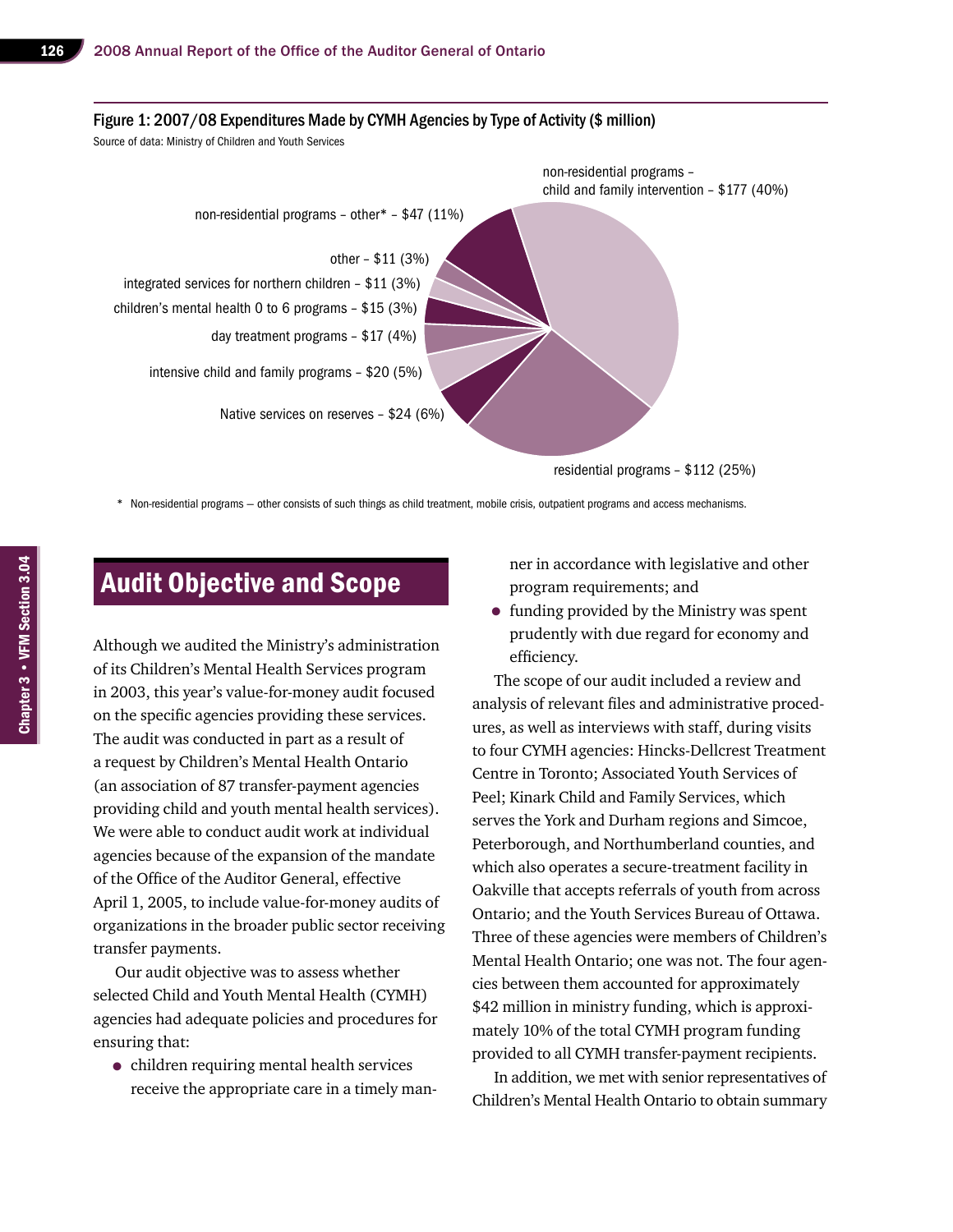information and to gain a better understanding of issues in the children's mental health sector. We also engaged the services of an academic expert in child and youth mental health services to assist us with the audit and held discussions with a child psychiatrist who had extensive experience in this field.

Before beginning our audit, we developed the audit criteria we would use to attain our objectives, and the criteria were reviewed and agreed to by representatives of the boards and senior management of the four agencies we visited.

Our audit followed the professional standards of the Canadian Institute of Chartered Accountants for assessing value for money and compliance. We set an objective for what we wanted to achieve in the audit and developed audit criteria that covered the key systems, policies, and procedures that should be in place and operating effectively. Finally, we designed and conducted tests and procedures for meeting our audit objectives and criteria.

We also met with staff of the Ministry's internal audit services during the planning phase of our audit. However, since they had not conducted any recent audits either on the Ministry's Child and Youth Mental Health Program or at specific agencies, we were unable to reduce the scope of our audit.

## **Summary**

There is little doubt that child and youth mental health agencies work in a difficult environment. Over the years, agencies have operated without the benefits of a legislated mandate and mandatory funding for their services. In addition, there has been little ministry direction as to what kinds of services should be provided and what the acceptable standards are for the services that are provided, including requirements for access to those services and performance measures. As a result, over the years, agencies have operated with considerable autonomy, which has resulted in a

patchwork of services for children with mental health needs both locally and across the province.

The Ministry's "A Shared Responsibility," a new policy framework for child and youth mental health published in 2006, proposed a number of changes to be made in the child and youth mental health sector to address many of these issues. However, these changes are to be implemented over the next 10 years, and it is not yet clear who—the Ministry or the agencies—will take the initiative and be accountable for ensuring that the proposed changes occur on a timely basis.

In the meantime, with regard to the specific services provided by agencies, we found that agencies need to:

- consider investing in early identification initiatives in partnership with local school boards;
- use fewer access points or more collaborative efforts to assess, prioritize, and refer individuals—particularly to non-residential services—to help ensure that needs are assessed consistently and that those most in need are provided with the most appropriate services available;
- maintain more comprehensive and consistent waiting-list information by individual, and work with the Ministry to ensure that it receives reliable information to help it assess the extent of unmet service needs;
- develop reasonable case-management standards for the provision of a broad range of non-residential services, and implement an internal quality-assessment or peer-review process to help ensure that those standards are adhered to; and
- capture and report more meaningful and consistent information with regard to quantitative output measures. As well, although the Child and Adolescent Functional Assessment Scale, which captures assessment information at the beginning and completion of service, is an important component of measuring outcomes and implementing evidence-based service delivery, there is also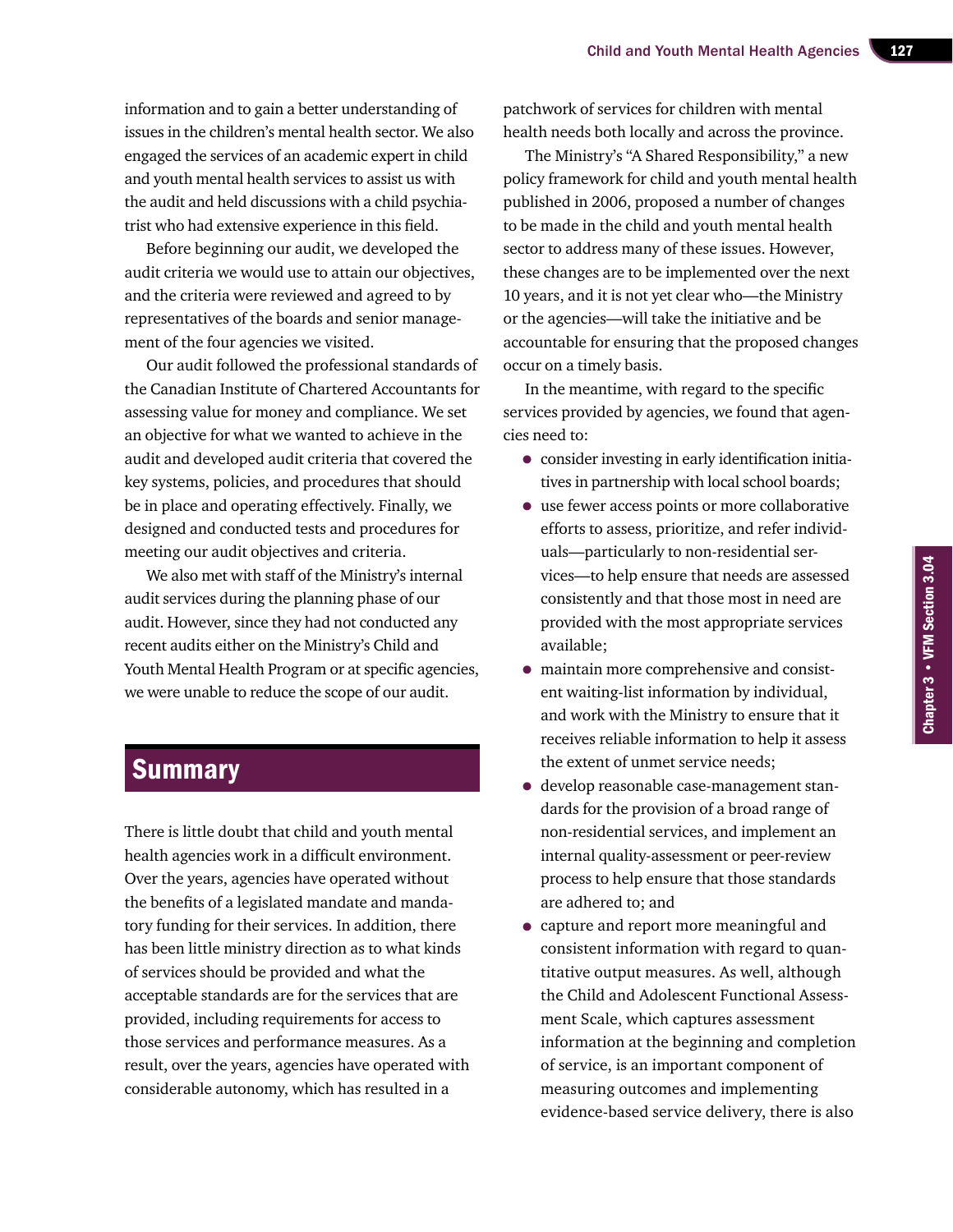a need to establish qualitative benchmarks by individual or by type of program that can then be compared to the actual results.

In addition, the agencies advised us that, since there have been little or no annual funding increases for their core programs—including their administrative activities—over the last 10 years, they have had considerable difficulty in maintaining their core services and to do so have often had to "rob Peter to pay Paul"—that is, use funding other than for the purpose for which it was originally intended. Current funding constraints notwithstanding, agencies need to be more vigilant to ensure that they receive, and can demonstrate that they received, value for money spent. Our recommendations in this regard include:

- Agencies need to establish and/or adhere to competitive purchasing practices and ensure that all paid invoices contain sufficiently detailed information to establish the reasonableness of the amounts billed and are appropriately approved before payment.
- Agencies should acquire vehicles for staff use only when it is necessary and economical to do so. They should also strengthen the controls over reimbursements to staff for use of personal vehicles for work to ensure that amounts reimbursed are reasonable in the circumstances.
- Agencies and the Ministry need to clarify their responsibilities when agencies act as conduits for transferring ministry funds to third parties, particularly when neither the agency nor the Ministry has a contractual relationship with the ultimate funding recipient.
- Agencies, in consultation with the Ministry, need to strengthen board governance and accountability structures.
- Agencies need to establish reasonable workload benchmarks that would enable them to support overall staffing levels.
- Agencies should consider a more collaborative approach to developing and maintaining computerized information systems.

#### Overall Agencies' Response

This is a consolidated response representing the views of the four audited agencies in conjunction with Children's Mental Health Ontario (CMHO). Although there are definite areas of agreement, there are also areas which require further explanation and rationale that support the decisions made by the agencies.

Duly noted in the value-for-money audit is our assertion that core funding for children's mental health services across the province has been eroding for the past decade. As there has historically been little or no annual funding increase for the agencies' core programs over the last 10 years, the agencies have had considerable difficulty in maintaining their core services. This erosion of funding amounts to reduced services for children needing mental health support, in particular prevention and early-intervention programs designed to reach children before their mental health issues are severe, and staff cutbacks. In addition, the lack of funding has damaged the development of infrastructure and administrative capacity as it relates to Human Resources, Finance, Evaluation, and so on, despite program growth and increased complexity in service delivery across the system.

The Auditor General also recognizes that children's mental health services are delivered in this province without the benefit of a legislated mandate. As a result, there is neither a mandatory funding requirement for mental health agencies nor standards for the variety and level of service provided across the province.

This audit process has been a learning experience for all involved. Children's mental health agencies are dedicated and continue to ensure that the best possible services are available to children, youth, and their families. No doubt the findings will help to shape the future of all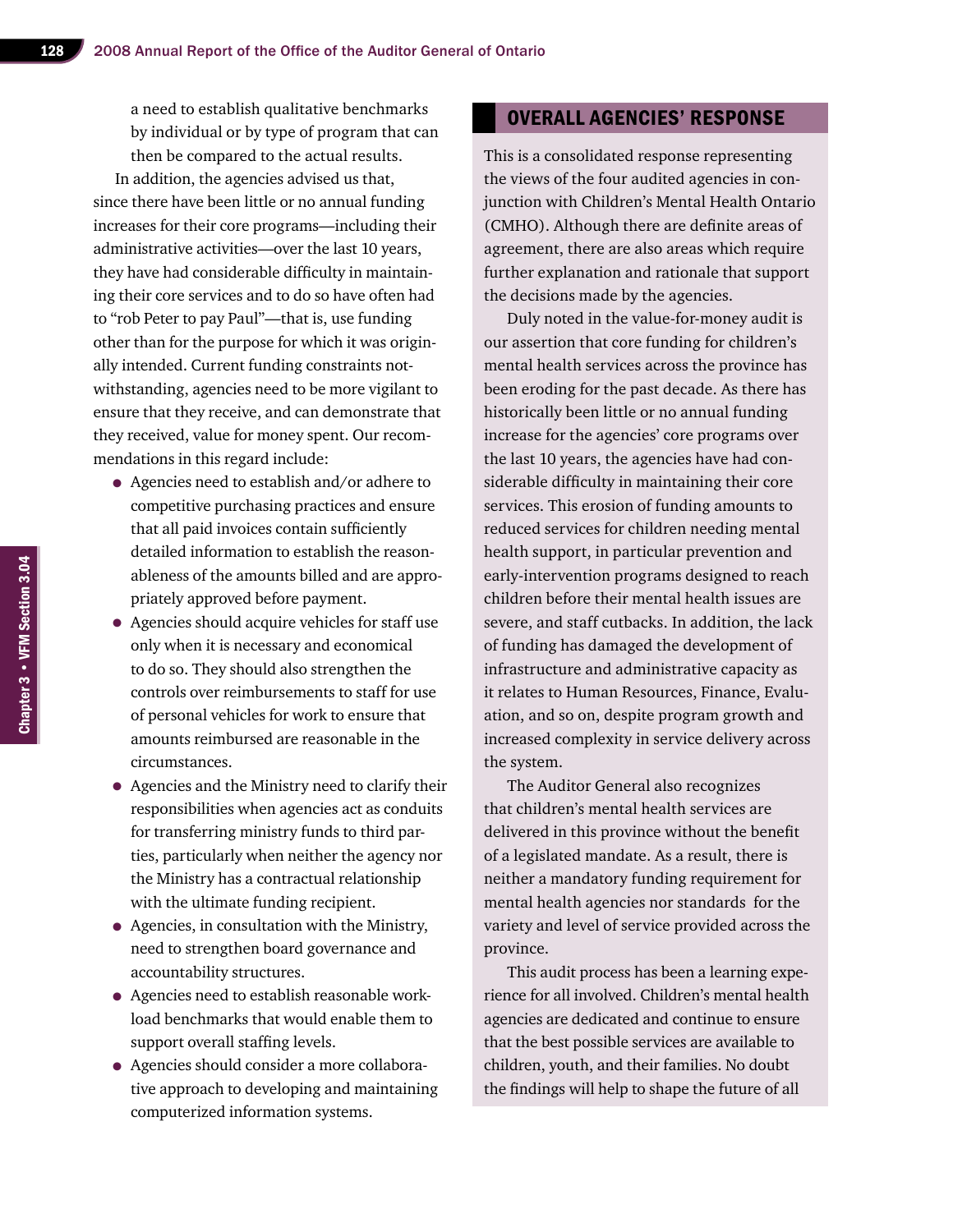children's mental health agencies. We appreciate the opportunity to respond to the observations and recommendations and provide further insight into children's mental health services.

# Detailed Audit Observations

#### Children's Mental Health Overview

Research suggests that 15% to 21% of Canadian children and youth are affected by some form of mental health disorder that causes significant symptoms or impairment and requires some form of intervention. As a result, it is estimated that in Ontario, approximately 467,000 to 654,000 children and youth have at least one diagnosable mental health disorder, and there are indications that the disorders are increasing in frequency and severity. For instance, suicide is the second leading cause of death among 10- to 19-year-olds in Ontario, and the suicide rate among young people is rising steadily.

Mental health disorders include social, emotional, behavioural, and psychiatric problems, such as:

- anxiety;
- depression;
- conduct disorder;
- attention-deficit/hyperactivity disorder (AD/HD), and attention deficit disorder (ADD); and
- self-harm.

It is also estimated that only one in six children and youth with a mental health disorder receives some form of mental health service. This is attributable in part to the difficulty in identifying children and youth with mental health issues and referring them to appropriate services, and the fact that the need for mental health services outpaces the sector's capacity to respond.

The potential consequences of not meeting a child's mental health needs include poor academic achievement, conflict with the law, substance abuse, and inability to live independently or hold a job. Many of these problems continue into adulthood and often affect the next generation.

Unlike the Ministry's other two main service streams for children and youth—the Child Welfare system, which is governed by the *Child and Family Services Act*, and the Youth Justice program, which is governed by the *Youth Criminal Justice Act* where services are mandated in legislation, child and youth mental health services are not mandated by legislation, but rather are promulgated through the awareness of professionals and advocates who recognize the mental health needs of children and youth and their families' struggle with mental health disorders. As a result, children's mental health services can be provided only up to the system's existing capacity, which is determined largely by the amount and allocation of ministry funding rather than need.

Agencies provide a wide range of services and support for children and young people as well as their families, ranging from very clinical, medically based practices to a variety of social services provided by community-based agencies. These services and supports include:

- intake, assessment, and referral;
- parenting programs;
- group, individual, and family counselling;
- day treatment programs;
- residential care and treatment programs;
- crisis intervention; and
- registration in recreational and sports programs.

#### Service System Development

Before the 1970s, severe children's mental health disorders were treated in institutions, while less severe mental health disorders often remained untreated. In fact, it has only been since 1970 that the children's mental health sector was formally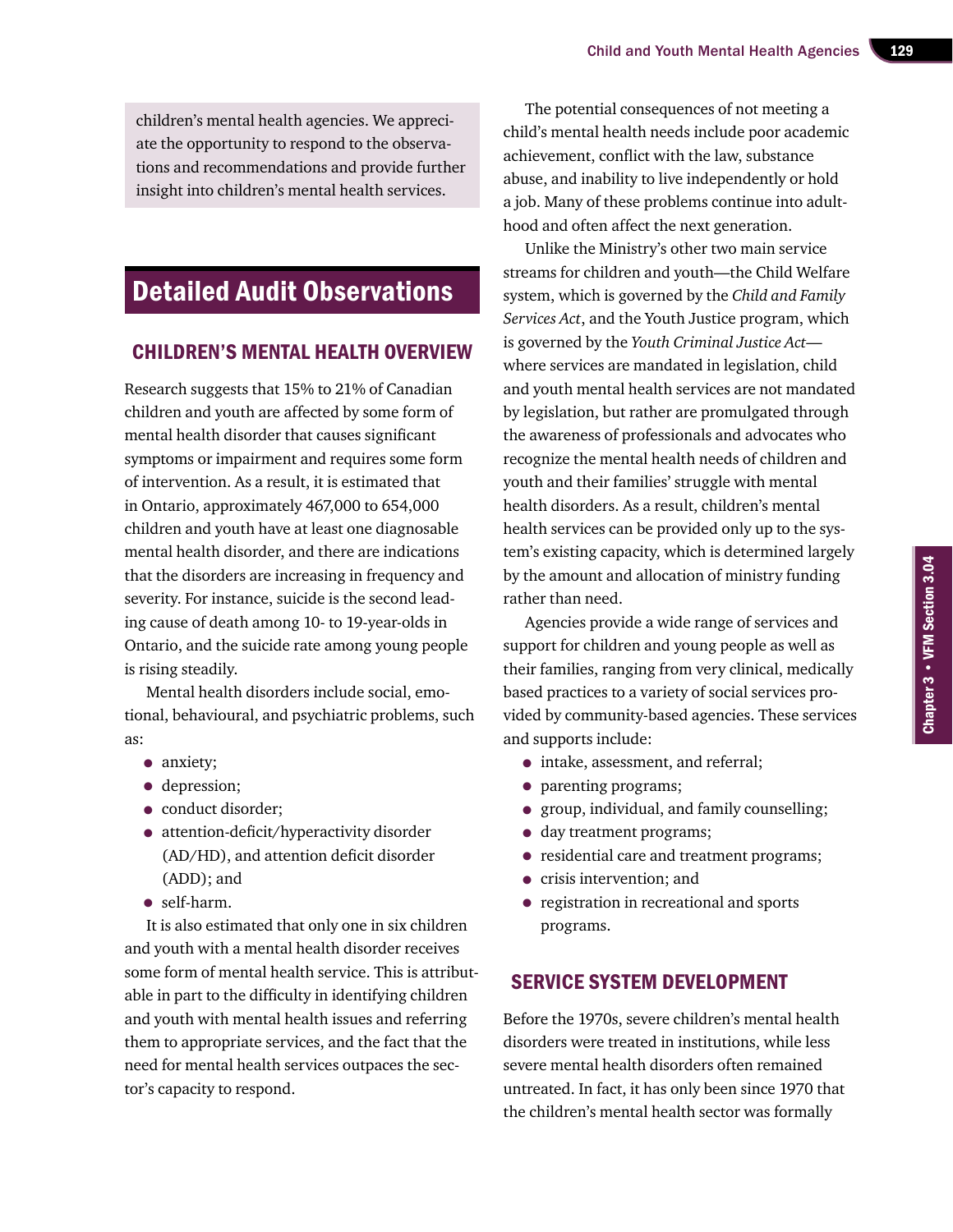established with the creation of the Children's Services Branch of the Ministry of Health on an experimental basis. In the late 1970s, the program was transferred to the Children's Services Division of the Ministry of Community and Social Services.

However, partly because of the lack of a legislated mandate, children's mental health services were, historically, not developed in an orderly and uniform fashion across the province; nor were they based on data showing which services should be provided in which communities for which disorders. We understand that the Ministry is currently leading a service-mapping project that will guide service and system development in the future.

Most services available under the Child and Youth Mental Health Program are provided by independent, local, not-for-profit transfer-payment agencies that are governed by volunteer boards of directors. The services that each agency provides usually depend on the need as perceived by the agency, its ability to provide the desired services, and the availability of ministry funding. To a large extent, this resulted in a patchwork of children's mental health services across the province.

The formation of the Ministry of Children and Youth Services in 2004 was intended in part to correct this situation and provide leadership on children and youth issues, including children's mental health, and in part to provide for a more co-ordinated, effective, and efficient system of services and support for children and youth and their families.

Currently, child and youth mental health services can be obtained through a number of mechanisms, including the Child and Youth Mental Health Program, which funds a wide range of services; through the medical system—co-ordinated by Local Health Integration Networks (LHINs) which offers hospital-based services funded by the Ministry of Health and Long-Term Care; to a lesser extent through Children's Aid Societies and school boards; and also by direct purchase from privatesector service providers.

Transfer-payment agencies operate at arm's length from the Ministry and are responsible for managing their own day-to-day operations. They enter into annual service contracts with one of the nine ministry regional offices. These contracts specify, among other things, what services the agency will provide and the amount of funding it can expect to receive.

Although the Ministry deliberately does not involve itself in the day-to-day operations of agencies, it is responsible for overseeing the amount and quality of services provided to help ensure that desired outcomes are met and that the expenditure of Ministry-provided funding is satisfactorily accounted for. The Ministry's oversight process includes regular contact with agency staff, as well as the review and approval of quarterly and annual financial and service reports submitted by each agency.

#### Previous Audits of the Children's Mental Health Services Program—1997 and 2003

Our previous audits of the Ministry's oversight of the Children's Mental Health Services program in 1997 and 2003 concluded that the Ministry was not adequately monitoring and assessing the quality of the services provided by the agencies. As a result, it was our view that the Ministry could not be assured that vulnerable children in need were receiving the care and assistance they needed. More specifically we found that:

- For the vast majority of the Children's Mental Health Services programs funded, neither standards defining acceptable service nor criteria for evaluating service quality had been developed.
- Standards for access to services had not been established, and information about waiting lists and times was not available or provided to the Ministry.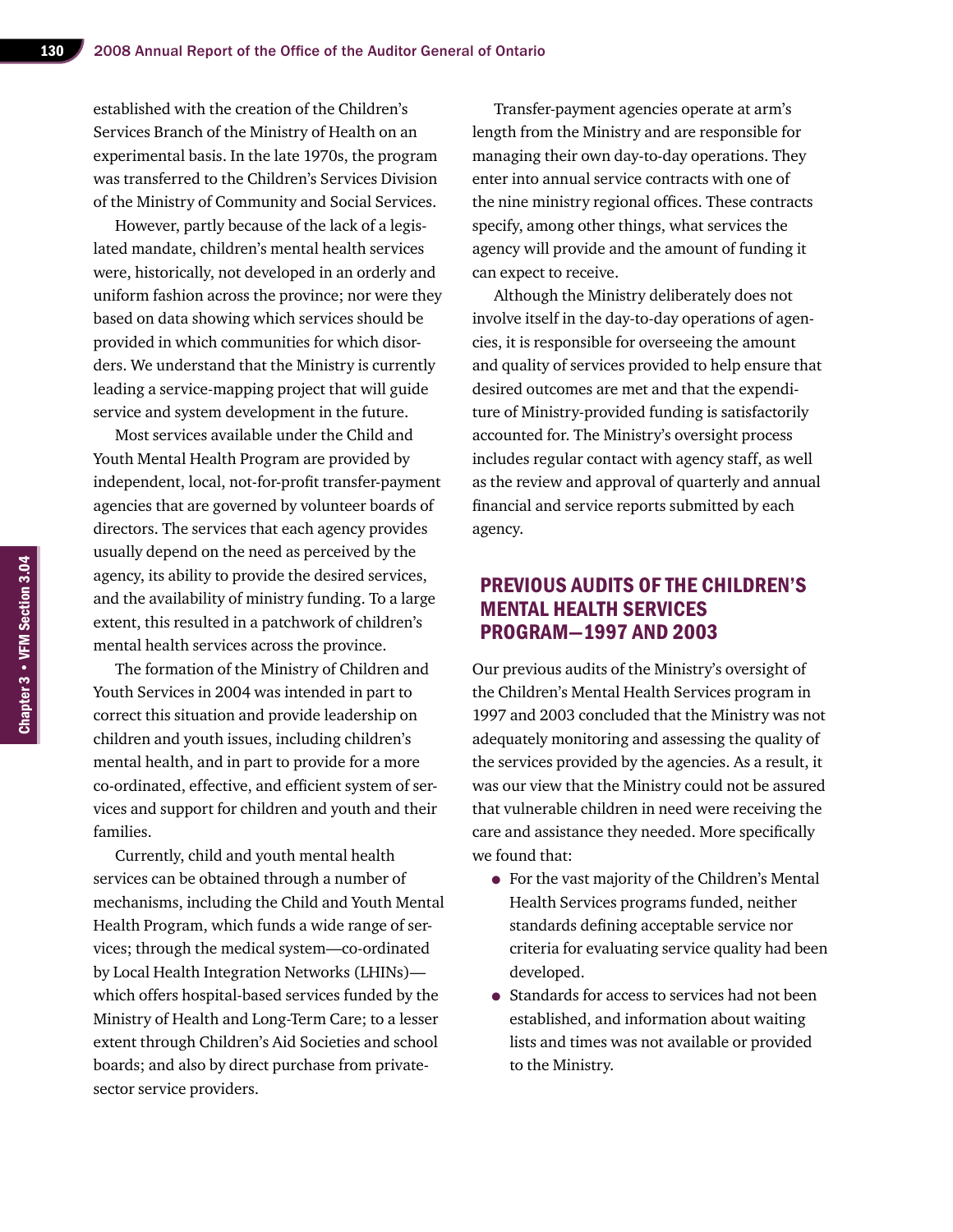- The Ministry did not effectively measure performance against meaningful performance targets.
- The Ministry lacked the necessary information to make informed funding decisions. In most cases, the Ministry continued to provide agencies with the same amount of base funding as in the previous year without assessing whether the funding was commensurate with the demand for, and the value of, the services to be provided.
- The Ministry's year-end process for reviewing and approving agency expenditures could not effectively detect inappropriate or excessive expenditures.

In February 2004, the Standing Committee on Public Accounts held a hearing to discuss the issues raised in our *2003 Annual Report*. At the hearing, senior ministry officials indicated that they largely agreed with the issues we had raised and that providing better direction to the agencies with respect to mental health services, monitoring the delivery of such services, and assessing the outcomes from the perspective of the children being served were all top priorities. The Ministry also acknowledged that it had "been some time since the Ministry has had a serious look at exactly what services are being provided agency by agency" and acknowledged that without this information it was "difficult for us to, for example, know where every gap in services is." The Ministry noted that it needed to "lay out for agencies in a much clearer way what our expectations are."

To address these and other concerns, in November 2006, the Ministry released "A Shared Responsibility," a new policy framework for child and youth mental health. The framework sets out the goals and priorities to guide changes in the children's mental health sector over the next decade. The intent of the proposed changes is to:

• increase emphasis on health promotion, illness prevention, and early identification of mental health problems;

- enhance timeliness in the provision of services for children and youth;
- promote collaboration across the child and youth sectors and with the adult sector;
- increase consistency in service provision;
- enhance the use of what works in practice; and
- enhance the overall accountability in the children's mental health sector.

The Ministry expects that, when fully implemented at the end of the 10-year implementation period, the policy framework will result in more definitive and consistent outcomes with respect to determining:

- who is in need of service, and who should be prioritized for treatment;
- what kind of treatment is required, and what will be provided; and
- what kind of outcomes can be expected.

In addition to this policy framework, the Ministry advised us that, since the time of our last audit in 2003, it has:

- started to collect and disseminate waitingtime information at an agency, regional, and provincial level;
- established the Centre of Excellence in Children and Youth Mental Health to enhance the evidence base for planning and delivery of mental health services;
- initiated a mapping of mental health programs and services to establish a baseline for future planning; and
- worked collaboratively with the Ministry of Education through the Student Success Leadership initiative to establish mechanisms for joint planning between school boards and mental health agencies.

#### Service Delivery

#### Access to Services

Children and youth who exhibit symptoms of mental health disorders are most often referred to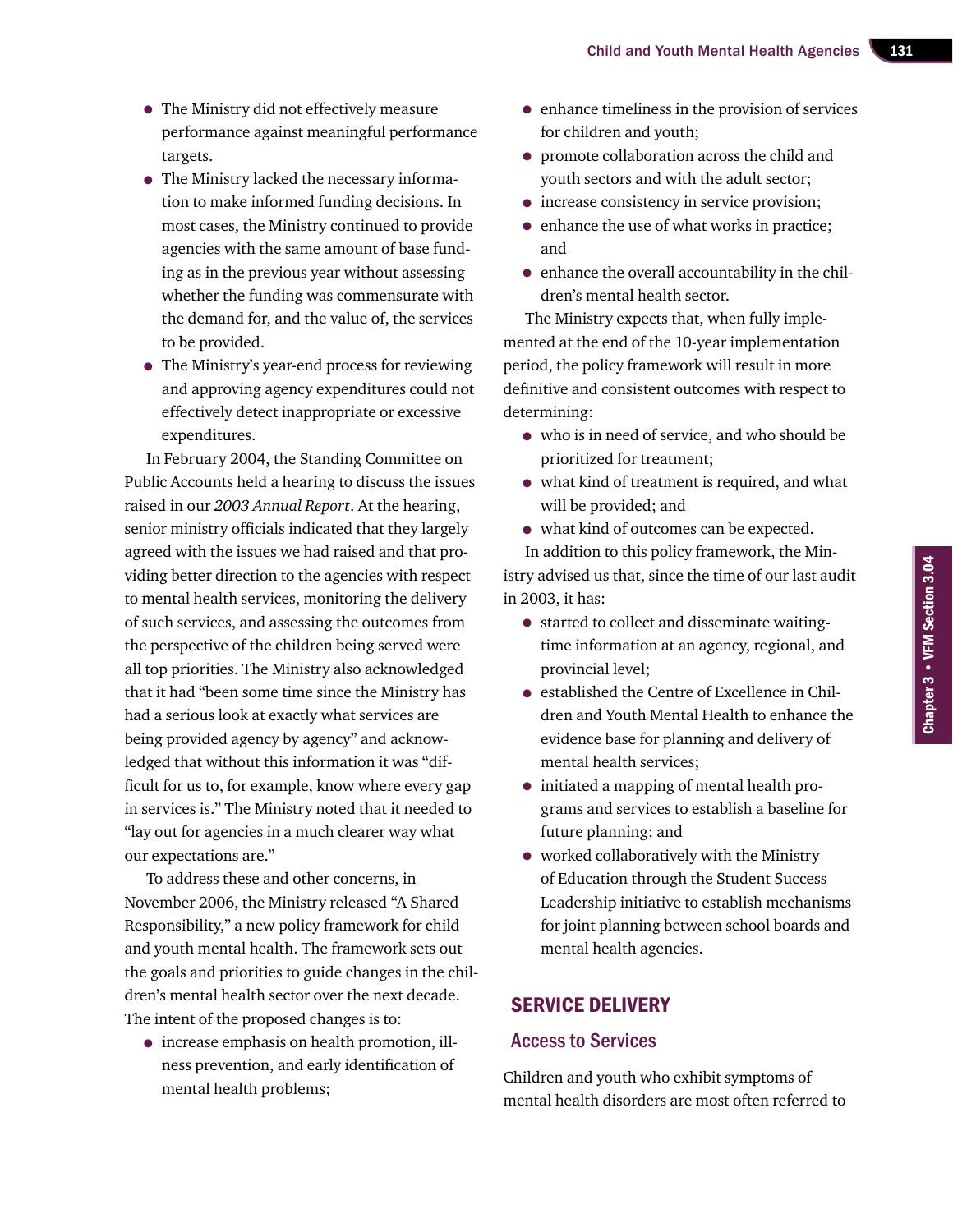services through one of four gateways—schools, the child welfare system, families, and physicians.

To help make more consistent decisions about individuals' needs and decide who gets access to what services, the Ministry of Community and Social Services in 1997 issued "Making Services Work for People," a framework for the delivery of services for children and for people with developmental disabilities. Under the framework, each area in which children's mental health services are provided was required to have a single point of access or a collaborative process to decide which individuals referred to it will gain access to specific residential services and support. Although there were no similar mandatory requirements for referrals to non-residential services, the framework encouraged fewer access points or a more collaborative effort to assess and prioritize individuals in need in a particular area and, in turn, to refer them to the most appropriate non-residential services and support available.

In practice, each of the areas for the four agencies we visited had established a common access mechanism or access centre for residential services. Two of these consisted of a collaborative effort by which representatives from each of the residential service providers met regularly to review all applications for residential services in their area and determined the individual's eligibility for residential service as well as the most appropriate placement. In the third area, one agency was responsible for assessing the eligibility of all individuals seeking residential services and for determining the most appropriate placement. Although the fourth area also had one agency responsible for co-ordinating residential placements, this process was not working as intended. Instead of assessing individuals for eligibility for residential placements and determining the most appropriate placement, it simply referred individuals to a number of residential service providers, which were expected to make the eligibility determination and to decide whether to accept them into their program.

Our review of access mechanisms for nonresidential services for the areas served by the four agencies we visited found that they varied significantly:

- In one area, the local access centre assessed most individuals seeking services and referred them to the most appropriate non-residential program in their jurisdiction.
- In the remaining three areas, there was no centralized or collaborative effort for assessing and prioritizing the needs of individuals and referring them to either all or most of the available programs that could meet their needs.

In the latter instance, individuals were essentially referred to, or sought services from, a specific service provider without necessarily having full knowledge of all available services in an area. As a result, there was little assurance that individuals were approaching the most appropriate service provider for their needs, that the needs of individuals were assessed consistently, and ultimately that the most appropriate services available were provided to those most in need. In addition, given the history of lack of co-ordination between the various service streams and a sense of insularity in working within one's own agency, co-ordination of services with other agencies or sectors would be problematic.

We also noted that two of the agencies had established formal eligibility criteria for most of their programs, whereas the other two had not. However, we noted that, regardless of whether formal eligibility criteria were in place or not:

- Agencies felt compelled to provide some service to anyone who asked for it regardless of the outcome of the Brief Child and Family Phone Interview (BCFPI) (a screening tool that is used by most agencies and that provides standardized scores on specific aspects of mental health).
- In most cases, there was no documentation on file to indicate why a particular placement was considered appropriate.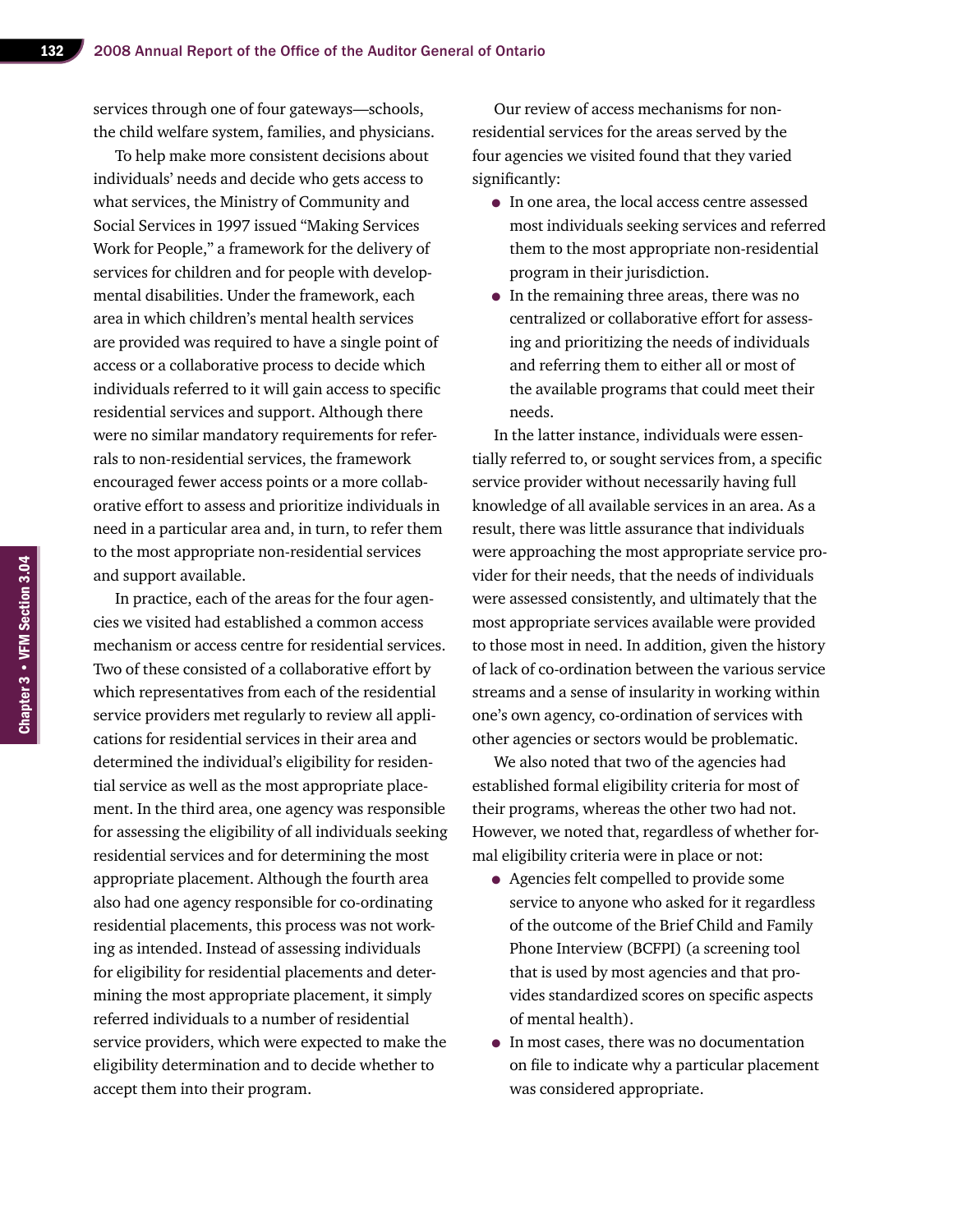• Agencies told us that they try to provide service to individuals in the least intrusive setting, which is often one of the lowest-cost alternatives. However, the cost of the placement was generally not the determining factor in the placement decision.

Given the funding constraints in the child and youth mental health sector and the emphasis on providing services to children and youth who have been referred to it, most agencies understandably provide service to the higher-risk cases first. As a result, cases that are perceived as less risky are de-prioritized and may become more serious or problematic and less amenable to improvement.

In addition, there is little opportunity or incentive in most cases to invest in prevention or early identification. For instance, agencies told us that it is often at school that signs of mental health disorders in a child can first be detected. If counselling or other services are provided at an early stage, these problems can often be addressed with the result being a happier, more socially adaptable child. However, unless the educators are well trained in mental health issues, principals and teachers may be unaware of what symptoms to look for and uncertain what their role should be or who they should be contacting if they believe a child does should be conducing in they beneve a clinical docs<br>need help beyond what can be offered at the school.

#### Recommendation 1

To help ensure that the most appropriate services are provided to those individuals most in need, agencies should work closely with all service providers in their area to ensure that the intent of the policy frameworks of the Ministry of Children and Youth Services are adhered to. Therefore, there should be:

- a single point of access or a collaborative placement process for all available residential services and support;
- fewer access points or more collaborative efforts to assess and prioritize individual's needs and refer them to the most appropri-

ate non-residential services and support available;

- documentation to support the reasons for a particular placement; and
- research into best practices for ensuring that a community's schools have the knowledge to be pro-active partners in helping children in need.

#### Agencies' Response

We generally agree with these recommendations. A single point of access for residential services in each community along with a more co-ordinated and collaborative placement process for non-residential services and supports would be a positive step. It should be noted that individual communities have put some similar but limited processes in place with limited funding from the Ministry.

To be effective, the collaborative approach will need to include the education sector as well as children's mental health and be funded appropriately.

Timely access to mental health services is often a critical determinant for ensuring the best possible outcome for children in need of services. When requests for service exceed an agency's capacity to supply them, waiting lists are maintained.

Our review of waiting lists maintained at the four agencies we visited noted that, although there were generally very short or no waiting lists for residential services at the time of our visit, lists for the various types of non-residential programs varied significantly but often ranged from three to six months. However, the accuracy and usefulness of the waiting-list information is questionable for the following reasons:

• Agencies generally kept separate waiting lists for such things as intake, assessment, and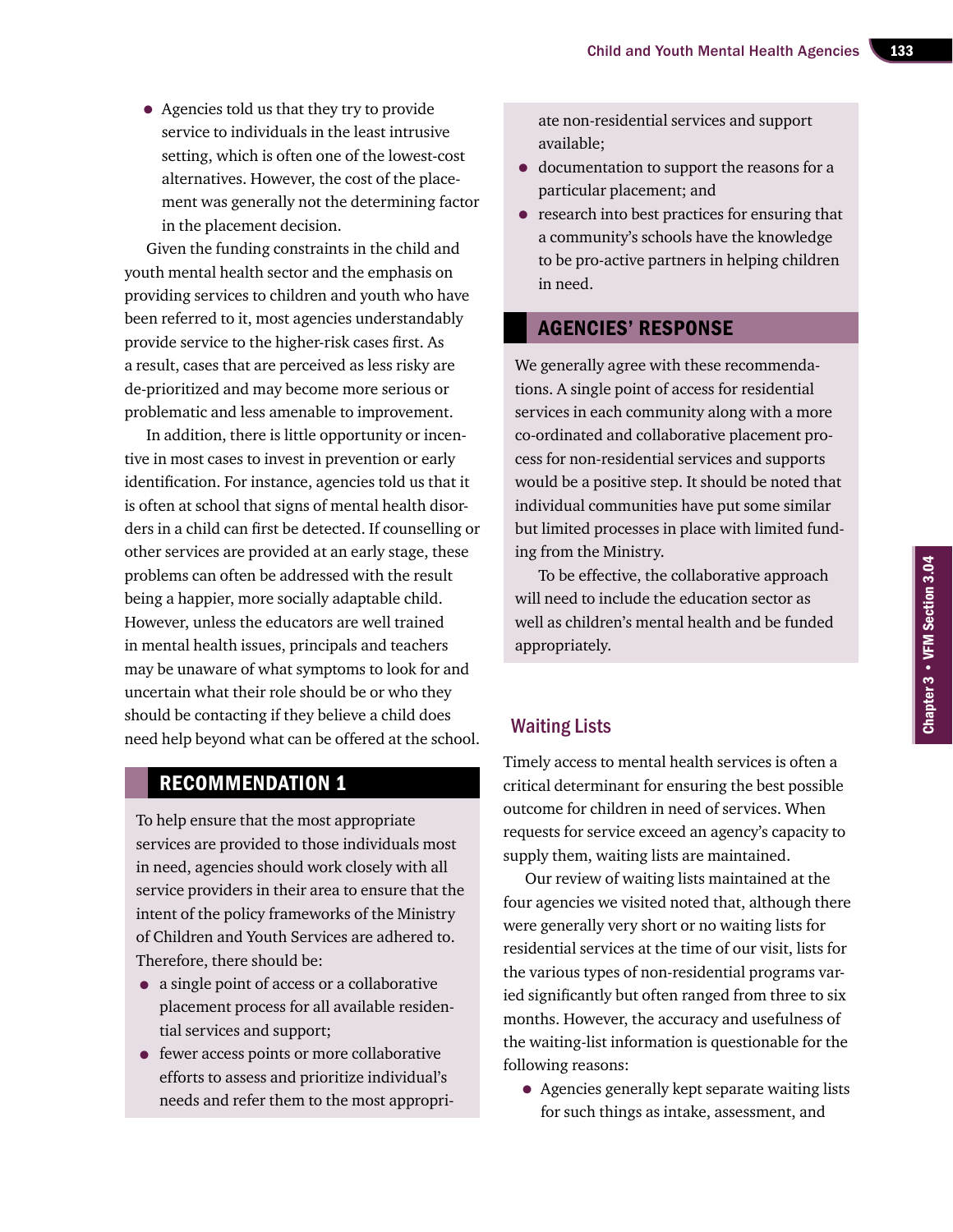their various individual programs; this made it difficult to assess the overall waiting time for service at an agency and virtually impossible to assess the waiting time for specific services in a particular geographical area.

- There were no consistent criteria for placing individuals on, or taking them off, waiting lists, which can result in significant inconsistencies in waiting-list data across the province.
- When a person was taken off a waiting list, his or her name was normally deleted, with the result that there was no record of the length of time the person had waited for service.
- Waiting lists were generally kept either chronologically or alphabetically and did not prioritize those individuals most in need of service.

Information gathered from the BCFPI at an agency level is made anonymous and sent to Children's Mental Health Ontario, which gives the Ministry and service providers quarterly and annual aggregate reports an overall average waiting times. The average waiting time is calculated from BCFPI data provided by the agency and is based on the time from when the BCFPI was first completed until the individual was provided with service. However, the overall average waiting time as calculated is not meaningful because:

- the BCFPI data submitted are often inaccurate or incomplete; and
- the average waiting time for everyone seeking service from an agency is not a good indicator of unmet service need because of the significant variability of service needs amongst all the individuals waiting for service.

#### Recommendation 2

In order to have better information about unmet service needs and ensure that those most in need are provided with service first, agencies should:

• maintain more comprehensive, consistent, and meaningful waiting-list information by individual from the time a person is referred to the agency to the time he or she is provided with service; and

• work with the Ministry of Children and Youth Services to ensure that the Ministry receives accurate waiting-list information from data collected through the Brief Child and Family Phone Interview or other such processes on a timely and consistent basis to help it better monitor and assess unmet service needs.

#### Agencies' Response

The Ministry is aware of our more detailed waiting-list data collection; however, it has requested only that average waiting-time information be provided every three months. More resources will be needed to make more detailed tracking and analysis possible. In addition, a unique identifier will be required to maintain waiting lists that are more client-specific.

#### Case Management

The *Child and Family Services Act* and ministry service agreements with agencies specify certain requirements that agencies must meet when providing residential care. For example, a number of agencies must complete a Child and Adolescent Functional Assessment Scale (CAFAS—a tool used to assess the degree of impairment in children and to evaluate treatment outcomes) upon entry and exit from service; prepare plans of care and periodically review and update them; maintain progress notes; conduct dental and medical examinations; and obtain consent for service and for such things as emergency medical treatment and the use of psychotropic drugs.

Our review of a sample of case files for individuals receiving residential care at the two agencies that provided full-scale residential service found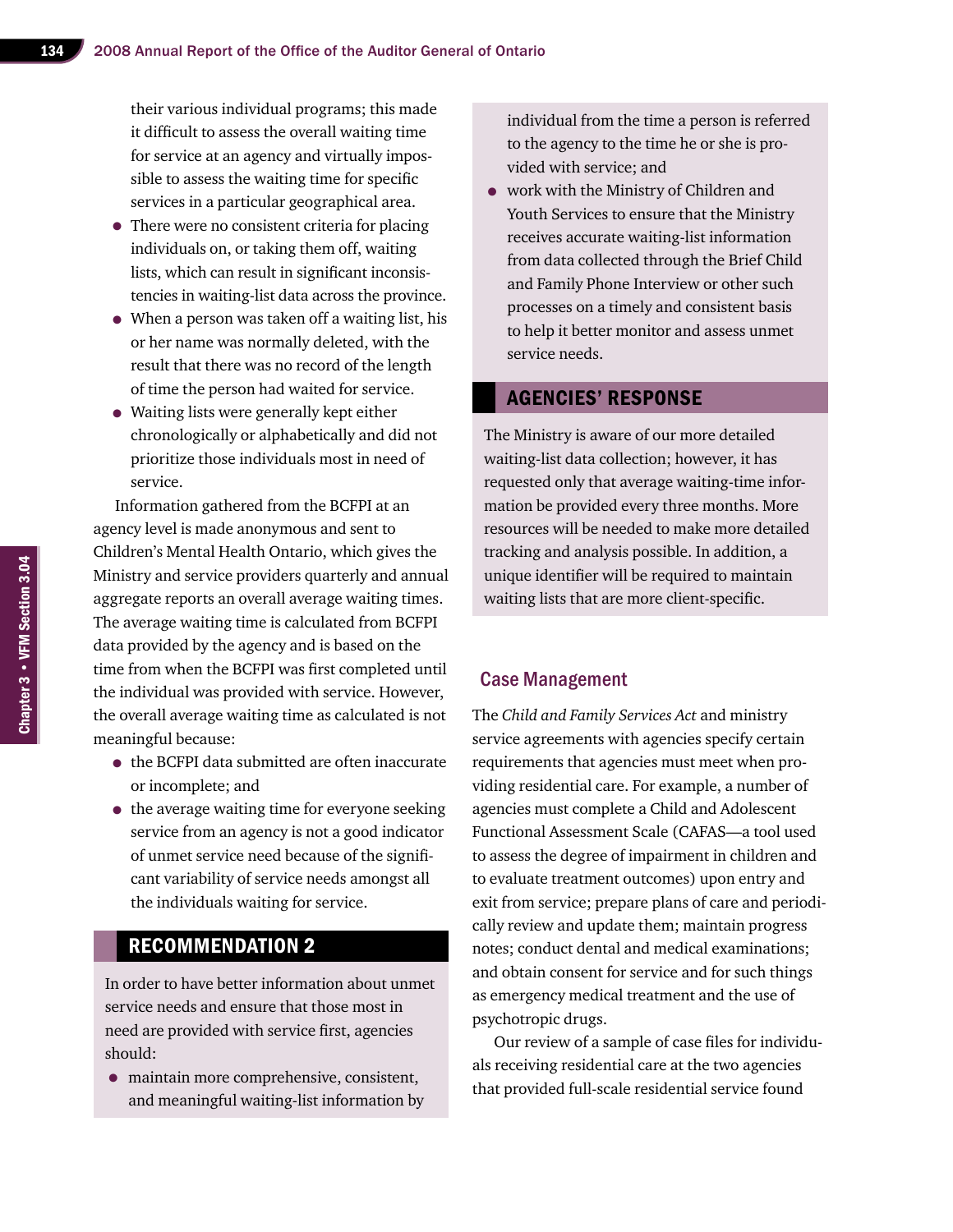that, although these requirements were generally adhered to, there were some exceptions:

- At one agency, approximately one in 10 of the files reviewed did not have an opening CAFAS and two in 10 did not have a closing CAFAS when it was required.
- At one agency, 13% of the files reviewed did not contain a plan of care, and the mandatory 90- and 180-day updates were often prepared late, by up to 78 days.
- Some medical and dental examinations were not completed at the time of admission as required.
- In many cases, the mandatory consents to service, to the use psychotropic drugs, and to obtain emergency medical treatment were not on file.

The vast majority of services provided by agencies is delivered in a non-residential setting, and the only legislated or Ministry-mandated case management requirement for their services is to complete a CAFAS evaluation upon the individual's entry to and exit from service. However, three of the four agencies we visited had developed their own case management policies and procedures for many of their non-residential programs, as is required by CMHO's accreditation process. We note that, although the fourth agency had prepared a file review checklist that was to be completed upon discharge of an individual from service, to complete the checklist after service is completed is not an effective case management practice.

Our review of a sample of case files at the three agencies that had developed their own case management policies and procedures found that their internal policies were often not complied with. For example, in many cases:

- Neither opening nor closing CAFAS evaluations were on file.
- Consent to service had not been obtained.
- Plans of service were missing.
- Quarterly progress notes were not completed.

We did note that two of the four agencies visited had successfully implemented either an internal

quality-assessment-team or a peer-review process that reviewed and assessed a sample of client files in relation to their own case management practices; the other two agencies had no such process. The internal quality assurance reports prepared by these two agencies noted some of the same problems we found in our own file review and often attributed the deficiencies to a lack of adequate or timely documentation or proper sign-off.

#### Recommendation 3

To help ensure that every person receives the quality services that he or she needs, all agencies, in consultation with the Ministry of Children and Youth Services, should:

- develop case management standards for their non-residential programs; and
- develop a periodic internal quality-assessment or peer-review process to help ensure that case management standards are being met.

#### Agencies' Response

CMHO recently updated its Accreditation Program Standards, and increased the number of standards that are mandatory in order to ensure quality service delivery. A broader adoption of standards will be encouraged.

#### Evidence-based Service Delivery

Due to increasing program costs and service demands and limited resources, it is all the more critical for agencies to deliver programs that have a proven track record or are evidence-based practices. Research in this regard has been developing over the past decade. The areas for which there is the most literature on effective treatment for children and youth are anxiety; depression; oppositional, aggressive, and antisocial behaviour; social skills; and self-esteem. The Provincial Centre of Excellence for Child and Youth Mental Health was established in part to research and disseminate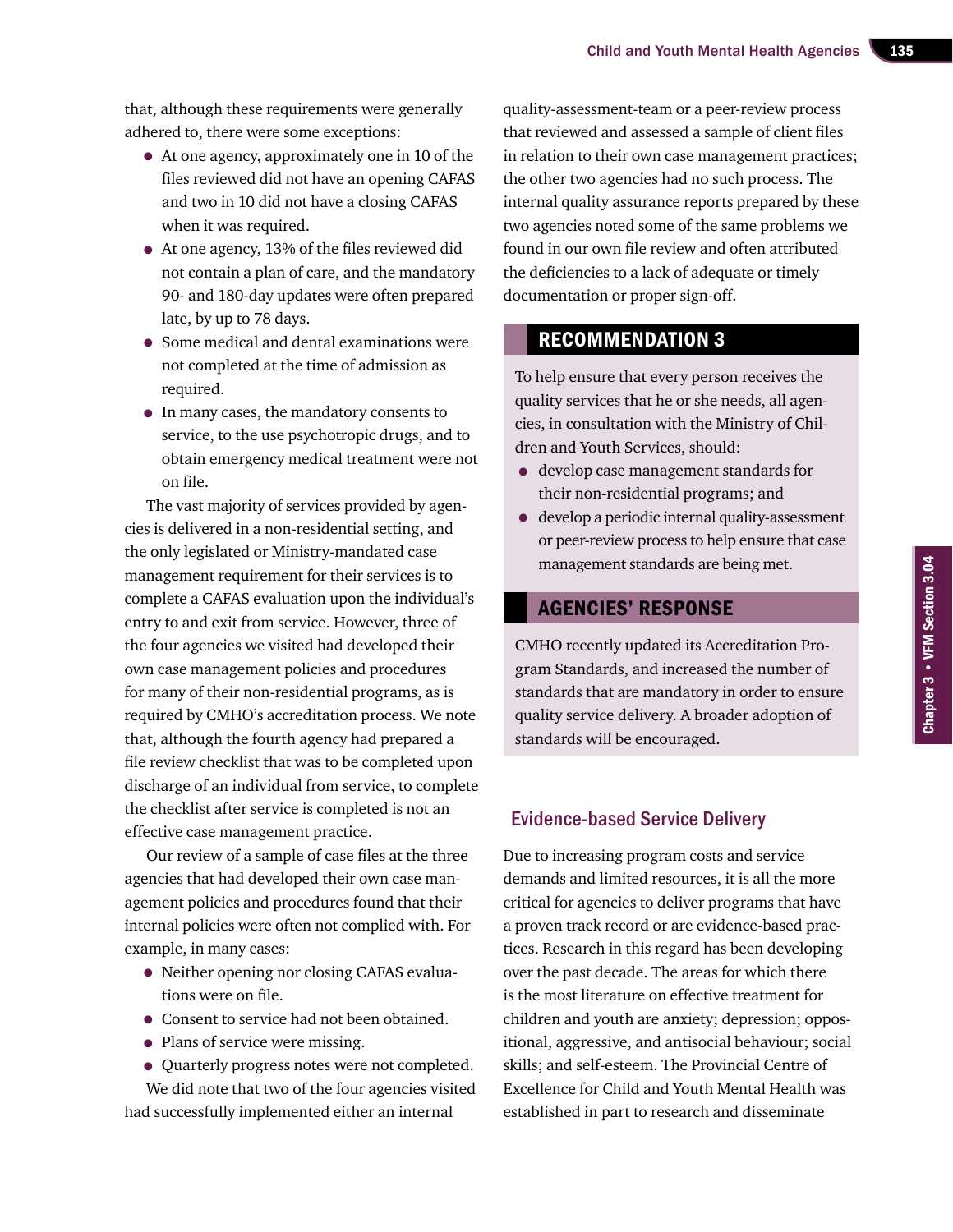information about evidence-based practices to the child and youth mental health sector.

Our review of programs at the agencies visited noted that, while some programs being delivered were evidence-based practices, many others were not.

There are essentially two types of performance measures for programs such as child and youth mental health services:

- quantitative program-output measures, such as the number of clients served and the number of direct service hours provided; and
- qualitative outcome measures that evaluate changes in a client's condition as a result of services provided.

Both types of measures are necessary for determining whether an agency's expectations were met and whether the services provided represent value in relation to their cost.

With respect to an agency's quantitative measures, we found that each of the four agencies prepared cumulative quarterly reports that are submitted to the Ministry and that compare, among other things, the number of persons served and the number of direct service hours provided to the targets established in their contractual agreement with the Ministry. However, for purposes of comparison, these reports would not be all that useful because:

- Everyone is counted the same way regardless of the extent and type of service that he or she received. For example, a person would be counted as one whether he or she attended a single one-on-one session in the year or many sessions over the course of the year.
- At least one agency included cancelled and missed appointments in the performance statistics it reports, a practice that in our view is misleading.
- In many cases, agencies were unable to provide supporting information to corroborate the completeness and accuracy of the information contained in the quarterly activity reports they submitted to the Ministry.

With respect to the qualitative performance measures, as noted in our *2003 Annual Report*, the Ministry required agencies to adopt CAFAS to monitor the level of client functioning at intake and the time of exit from service for most programs where interventions were expected to last more than a month. Information is entered into the CAFAS computerized information system by agency front-line staff and is periodically uploaded to the CAFAS in Ontario team at the Hospital for Sick Children. The CAFAS in Ontario team in turn produces a quarterly report that compares an agency's aggregate CAFAS data to the comparable regional and provincial aggregate data. It also produces for the Ministry an annual report that summarizes CAFAS data from across the province. Although the introduction of CAFAS is an important component of measuring outcomes and implementing evidence-based service delivery, and the reports generated contain a wide range of detailed information, they are not yet reliable enough to be fully useful for the following reasons:

- Raw CAFAS data reported to the Hospital for Sick Children have generally not been reviewed or edited and, in some cases, have been known to be incomplete or to contain duplicate information. Recognizing this led at least one agency to recently institute a process to verify the completeness and accuracy of the data before they are submitted and has undertaken to improve the reliability of the data through increased training of staff.
- Even if the data were more reliable, their use as a performance measurement tool for individual agencies or their programs would be enhanced if there were established benchmarks against which an agency's aggregate CAFAS score or the scores of specific programs could be compared. As well, comparing an agency's average score to other regional and provincial averages could well provide misleading information about the results achieved by particular individuals or by specific programs or services. For example,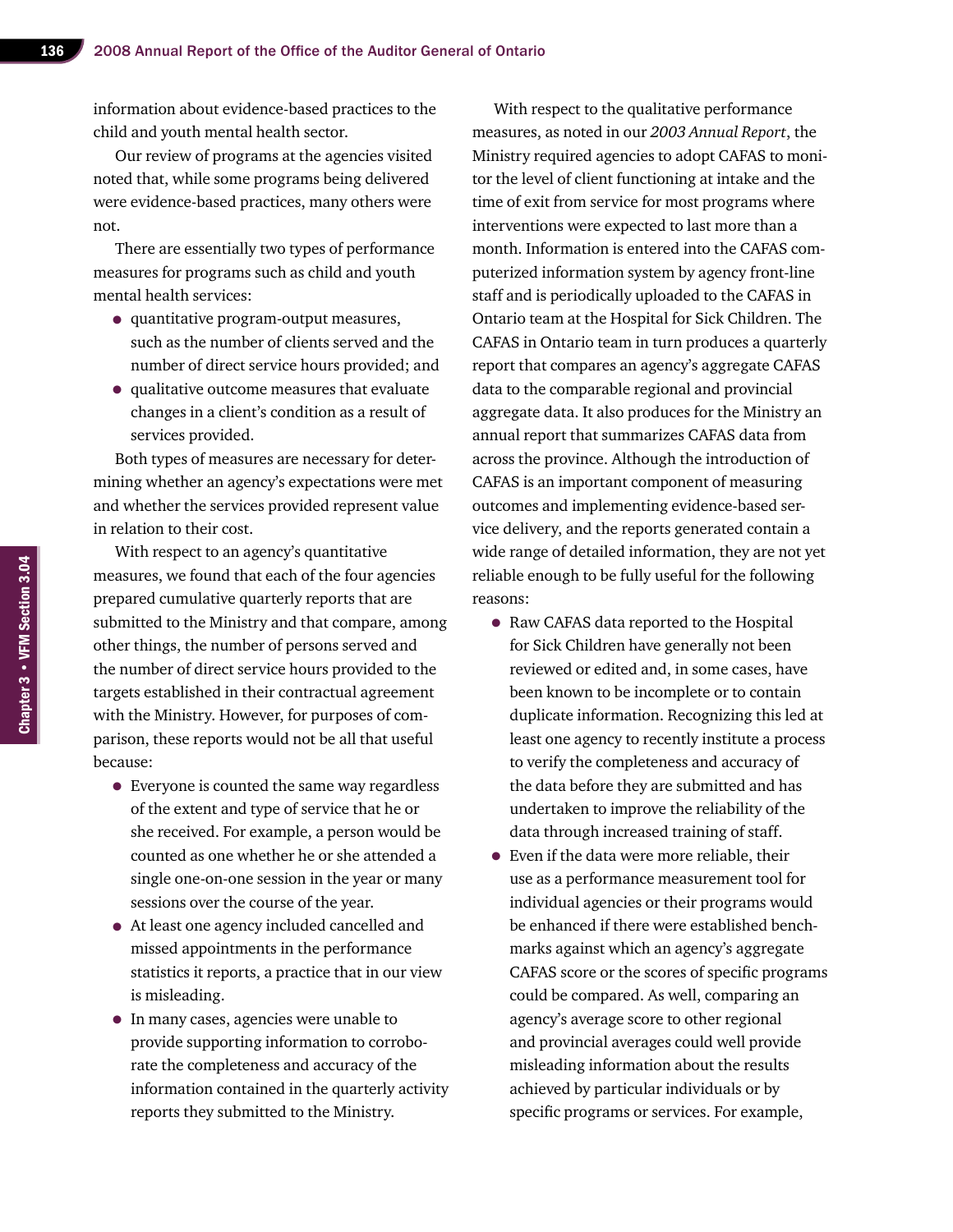although on a provincial basis, 75% of children and youth show improved functioning, it is not at all clear whether the extent of improvements are acceptable, represent the best possible outcome, and ultimately represent value for money spent.

However, we note that two agencies have developed the capacity to analyze their own CAFAS data and prepare reports on the results achieved by their various programs and services. In our view, this represents a best practice that should be adopted by all agencies.

#### Recommendation 4

In order to help demonstrate that children and youth with mental health needs have been helped as much as possible by the services they receive, agencies, in consultation with the Ministry of Children and Youth Services, should:

- continue the move to deliver proven programs using evidence-based practices to make the best use of available child and youth mental health funding;
- report more meaningful and consistent information about the quantity of services they provide; and
- establish more detailed or meaningful qualitative benchmarks, by individual and by type of program, to which the actual results achieved can be compared.

#### Agencies' Response

Children's mental health agencies are committed to ensuring that the best possible mental health services are available to children, youth, and their families. Delivery of evidence-based practices will produce positive outcomes for those we serve.

 The suggestion by the Auditor General to adopt a "best practice" of having each agency develop the capacity to analyze its own CAFAS data and prepare reports can be realized only with resources from the Ministry.

The new version of CAFAS, currently in development, will allow for efficient program evaluation and comparison across regions. Our ultimate goal is that all services delivered by children's mental health providers become evidence-based and result in positive clinical outcomes for participants.

### Agency Management and Control

#### **Overview**

As detailed in Figure 2, total transfer payments to child and youth mental health agencies have increased fairly steadily over the past 10 years. However, most of the net increases resulted both from the funding of new direct-service initiatives and from the transfer of activities in and out of the program. Over the same period, annual ministry funding increases for agencies' core programs, including their administrative activities, have, until very recently, been minimal or non-existent (see Figure 3).

In our audit of the Ministry's administration of the Children's Mental Health Services program in 2003, we noted that giving agencies the same amount of base funding as in previous years or

#### Figure 2: Transfer Payments to Child and Youth Mental Health Agencies, 1998/99–2007/08 (\$ million) Source of data: Ministry of Children and Youth Services

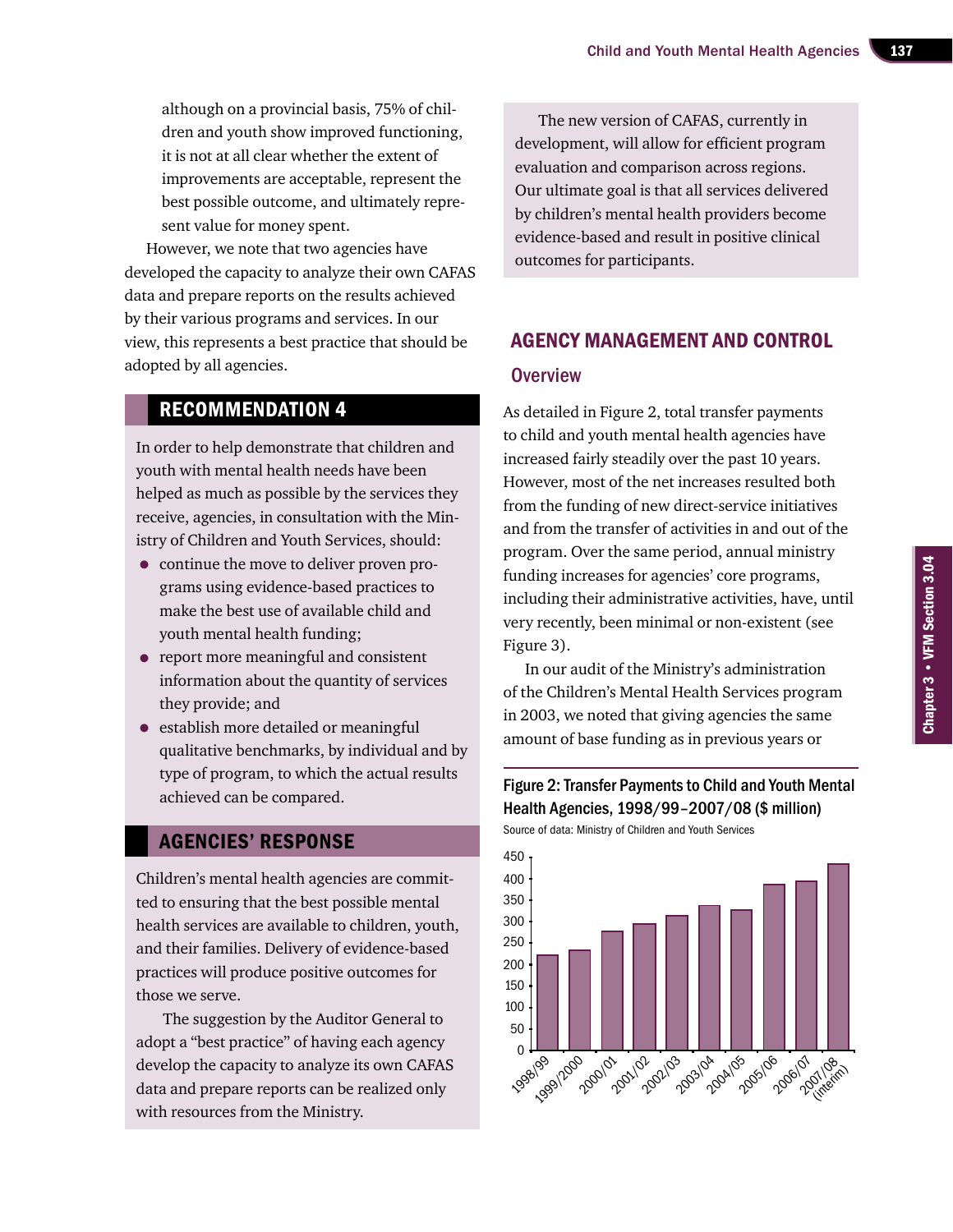#### Figure 3: Percentage Increase to Base Funding for Transfer Payments to Child and Youth Mental Health Agencies, 1998/99–2007/08

Source of data: Ministry of Children and Youth Services

| <b>Fiscal Year</b> | Increase (%)         |
|--------------------|----------------------|
| 1998/99            | 0.0                  |
| 1999/2000          | 0.0                  |
| 2000/01            | 1.0                  |
| 2001/02            | 1.5                  |
| 2002/03            | 0.0                  |
| 2003/04            | 1.0 (pay equity) $*$ |
| 2004/05            | 1.0 (pay equity)     |
| 2005/06            | 3.0 (base)           |
|                    | 0.75 (pay equity)    |
| 2006/07            | 0.0                  |
| 2007/08            | 5.0                  |

\* Some agencies received an additional 4.25% for unpaid pay-equity obligations.

minimal across-the-board increases, and providing funding for new initiatives without any needs assessment, may result in similar services throughout Ontario being funded at significantly different levels; thus funding inequities between agencies are perpetuated. In addition, questionable items may be funded and funding provided for specific agreedto purposes may be spent for other purposes.

We also noted that when funding to agencies is not based on assessed need, those agencies facing significant across-the-board cost increases had to eliminate services even in the face of increased service demands.

In light of the significant variability in the types of programs delivered by transfer-payment agencies and the fact that the Ministry does not involve itself in the agencies' day-to-day operations, it is all the more critical that all agencies have strong financial controls and business practices to ensure that they operate prudently and offer quality services in a cost-effective manner. Our observations about the agencies' financial controls and business practices follow.

#### Purchasing Policies and Procedures

Most large private- and public-sector organizations require that goods and services be acquired through a competitive process that seeks to achieve the best value for money spent and promotes fair dealings and equitable relationships with vendors. For example, after our audit of Children's Aid Societies in 2006, the Ministry issued a policy directive requiring that Children's Aid Societies:

- establish their own procurement procedures for goods and services under \$25,000;
- use an open and transparent competitive process for the purchase of goods valued at over \$25,000; and
- consider at least three vendors when purchasing services valued at between \$25,000 and \$100,000; and use an open and competitive process when purchasing services valued at over \$100,000.

Our review of purchasing policies and procedures at the four agencies visited found the following:

- Two agencies had no policies and procedures requiring the competitive acquisition of goods and services.
- One agency had a policy requiring that "major" purchases be acquired competitively "whenever it was possible or prudent to do so." However, what was considered a major purchase was not defined, nor were the circumstances under which it was not possible or prudent to follow a competitive process.
- Another agency required at least two quotes when the value of the purchase was over \$500 or the term of the commitment was for more than one year.

Regardless of whether or not an agency had policies and procedures requiring the competitive acquisition of goods and services, in many instances we did not find any evidence that goods and services were acquired competitively.

We also found that the agencies did not have policies about when certain discretionary types of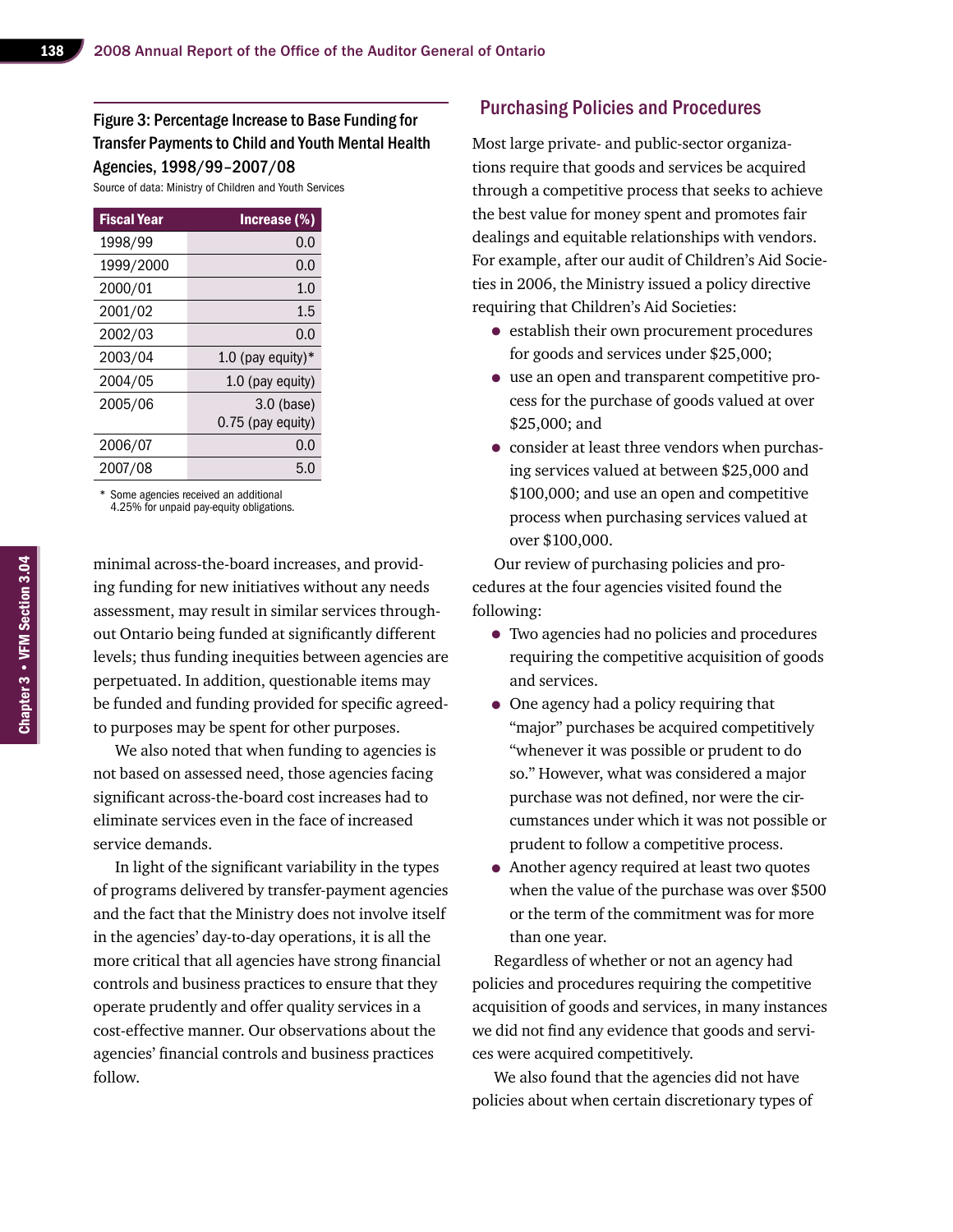expenditures could be made. These included, for example, expenditures for:

- staff meals and hospitality;
- overnight accommodations;
- international travel; and
- client and staff functions and gifts and appreciation awards.

As a result, practices varied significantly. For example, at one agency, senior management were given gift cards with a total value of \$18,000 and individual values of up to \$1,500 as a non-taxable bonus, even though they should have been taxable. As well, \$4,200 was spent on a staff member's retirement function.

# Recommendation 5

To help ensure that expenditures are reasonable and represent value for money spent while promoting fair dealing with vendors, agencies, in consultation with the Ministry of Children and Youth Services, should:

- establish requirements for a competitive process for major purchases of goods and services; and
- establish clear policies, approved by each agency's governing board, for the circumstances and amounts in which certain types of discretionary expenditures, such as meals, hospitality, client and staff functions and gifts, and appreciation awards, will be paid.

#### Agencies' Response

We agree with this recommendation, although in many cases there was evidence of a competitive purchasing process. We will endeavour in future to comply with updated policies for competitive purchases and discretionary expenditures such as those noted by the Auditor General. For example, one agency has already identified and implemented a new process to encourage compliance with the updated policies.

#### Acquisition of Professional Services

Agencies acquire a broad range of services from professionals such as psychiatrists, psychologists, lawyers, accountants, and IT professionals. We noted many instances where:

- There was no evidence as to how an individual or firm had been selected.
- There were no written agreements detailing the basis upon which services were to be provided or the way in which the amounts billed were to be determined. When agreements were shown to us, they were often long out of date, by up to nine years.
- There was no attempt to establish the qualifications of the individuals or firms providing the service or to evaluate their performance periodically.

In addition, our review of a sample of invoices for professional services found that they frequently lacked sufficient detail to permit an assessment of whether the amount billed was reasonable and appropriate or even that the services had actually been provided. In many cases, invoices simply showed the total amount billed without any details as to the number of hours billed, the rates charged, or the clients served.

#### Recommendation 6

In order to help ensure that they receive value for money spent for professional services and promote fair dealing with vendors, agencies should:

- document the basis on which professional individuals or firms were selected and the way in which the reasonableness of the amounts to be paid was determined;
- for major contracts, enter into formal written agreements detailing the basis under which services are to be provided and paid for and periodically evaluate the results achieved; and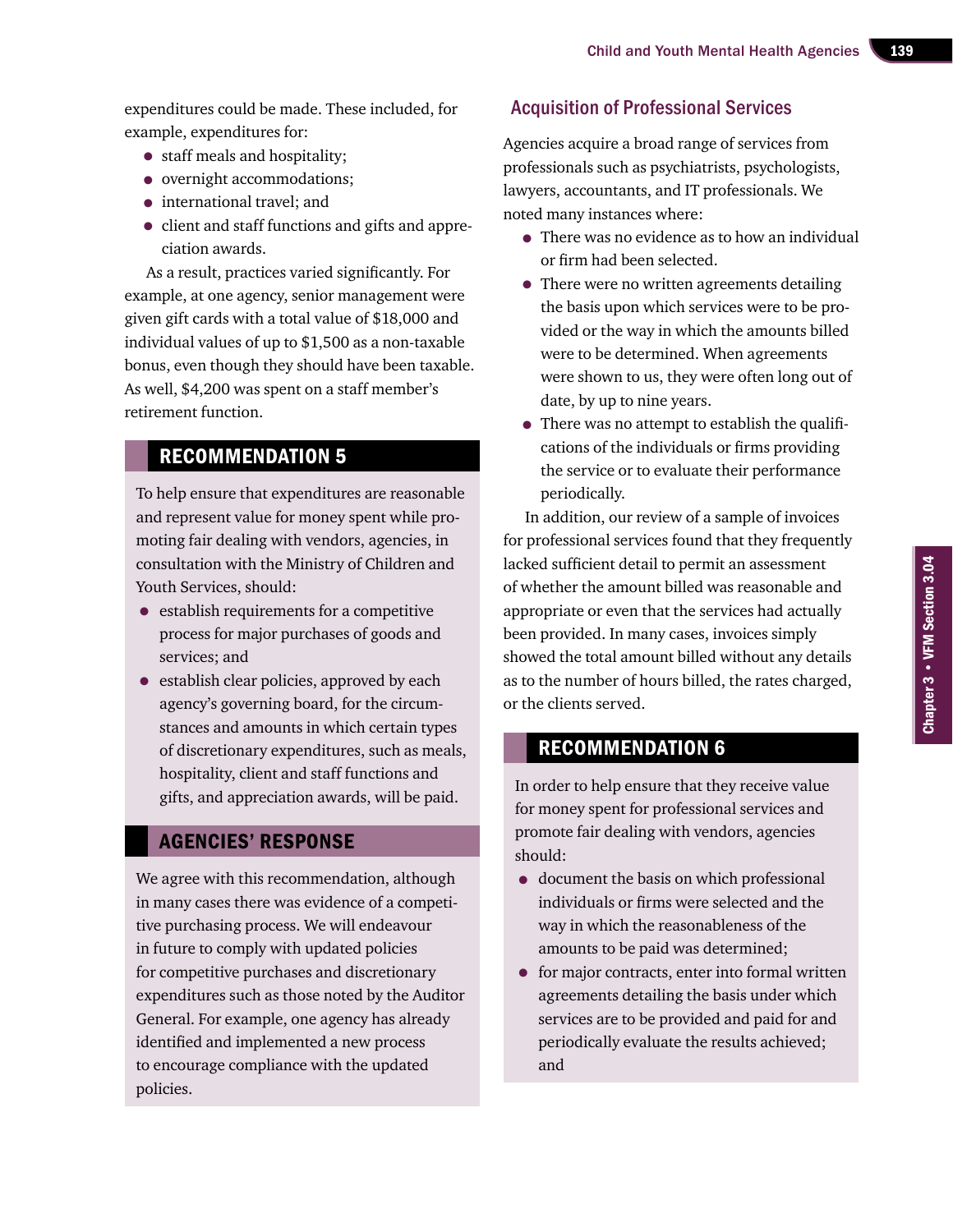• ensure that invoices contain enough detail that the reasonableness of the amounts billed and paid can be assessed.

#### Agencies' Response

This is a reasonable recommendation and will be implemented.

#### General Expenditures and Use of Agency Credit Cards

Agencies often did not specify in writing who could approve the purchase of specific goods and services or who could approve individual payments, a practice that is one of the prerequisites for maintaining good internal financial controls.

Our review of a sample of payments made by the agencies we visited for a wide range of goods and services found some cases where the supporting invoice could not be found and many cases where the invoices lacked sufficient detail to show what was acquired and whether the amounts paid were reasonable.

Our review of payments where detailed invoices were available noted a number of payments for items that were questionable or uneconomic in our view. The following are some examples:

- We were advised that agencies often buy gift cards to give to youths to enable them to purchase food and other necessary items rather than providing them with cash advances. In many cases, gift cards with individual values of up to \$200 were purchased from such stores as Wal-Mart, No Frills, Tim Hortons, and Pizza Pizza with no indication as to whom they were given to. One such purchase totalling \$5,000—was made during the last week of the fiscal year.
- Access to taxi chits was often not well controlled. In addition, monthly invoices from taxi companies were paid without reconciling the amounts charged for individual trips to the

taxi chits signed by clients or staff members and without determining what the trips were for.

- Four senior staff members were sent to a conference in Boston at a cost of \$25,000, which included \$1,500 for a round-trip airfare and hotel accommodations of up to \$500 per person per night.
- Meal and hospitality expenses were frequently paid for without providing a reason for doing so and assessing the reasonableness of the amounts.
- Payments for both land-line and cell-phone service frequently seemed excessive. For example, we noted that two individuals each incurred over \$1,100 in roaming and longdistance charges while attending a conference in the U.S.
- \$44,000 in program funding was paid to a consultant to prepare a report on how the agency could maximize and diversify its revenue through enterprise development. However, the recommendations of the report were never acted upon because the agency did not have the necessary startup funds.
- \$30,000 was spent by one agency to produce 750 copies of an annual report, an amount that is equal to \$40 per copy, whereas another agency produced a similar annual report at approximately one-third of that price.

With respect to the use of agency credit cards, we noted the following:

- For many purchases, there were no detailed receipts or other supporting documentation as to what was purchased and why it was considered an agency expense.
- In some cases, agency credit cards were shared between different employees or temporarily assigned for short-term use, practices that significantly weaken control over the use of the cards.
- Credit-card balances were generally paid every month to avoid interest charges but often without review and approval of the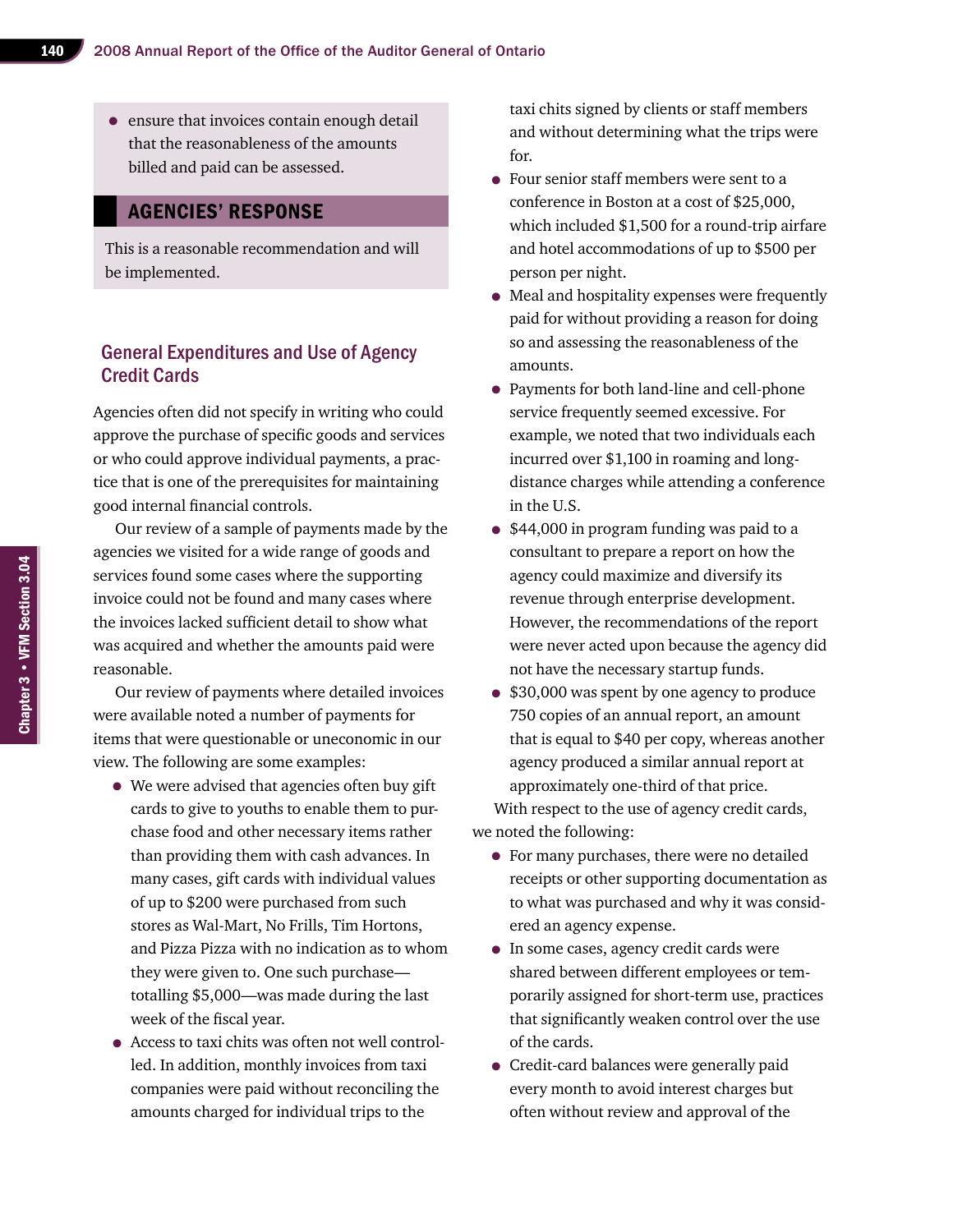amounts billed and paid. In some cases the statements were not reviewed and approved until long after the fact. For example, in one case, we noted that the credit-card statements for one staff member for the months November 2006 to October 2007 inclusive, totalling \$4,300, were reviewed and approved in December 2007, and in another case five statements totalling \$14,300 were reviewed five months after the fact.

#### Recommendation 7

In order to help ensure that all payments made are reasonable in the circumstances and can be demonstrated to be so, agencies should:

- formally delegate to specific persons the authority to initiate and approve purchases and to authorize payments, and emphasize to those persons the need to be vigilant in order to obtain value for money spent;
- obtain and keep receipts and invoices that are detailed enough to establish the reasonableness of all the amounts billed and paid; and
- review and approve credit-card statements more promptly.

#### Agencies' Response

We agree with this recommendation, and it will be implemented. It should be noted that all of the expenses examined in the audit were business-related in our view.

#### Use of Agency Vehicles and Reimbursement for Use of Personal Vehicles

Three of the four agencies we visited had very few (one to six) owned or leased vehicles; the fourth agency maintained a fleet of 33 vehicles. Of these, 20 were assigned to senior staff members for their exclusive use and treated as a taxable benefit, and

the remaining 13 were kept at various program locations for use by local staff.

At the latter agency, staff who have a vehicle assigned to them are expected to maintain a vehicle usage log and report to the agency monthly the total number of kilometres driven for business and personal use. Our review of a year's summary information reported to the agency for the use of all 20 assigned vehicles, and a sample of vehicle usage logs, noted the following:

- Vehicle-use logs did not indicate the start and end points for each trip or its purpose; thus it was impossible to verify the reasonableness of the distance driven or the distinction between business and personal use.
- There was no evidence that the agency periodically reviewed and assessed the reasonableness of the vehicle-usage information reported to it.
- Many of the vehicles were driven significantly less than 22,000 kilometres per year for business use, which is the threshold above which the Ministry of Transportation has determined it is economical to provide an individual with a vehicle owned or leased by the employer. For example, 10 vehicles had been driven less than 10,000 kilometres for business use, and one as little as 2,850.
- The reported personal distance driven for all 20 assigned vehicles averaged 51% of total distance and, in several cases, was over 80%.

At all agencies, employees who do not have access to an agency vehicle are reimbursed per kilometre when driving their own vehicle for business use. Our review of a sample of such travel claims noted that they frequently lacked sufficient details about the starting and ending points and reasons for travel; this made it difficult or impossible to determine the reasonableness of the amounts claimed and paid.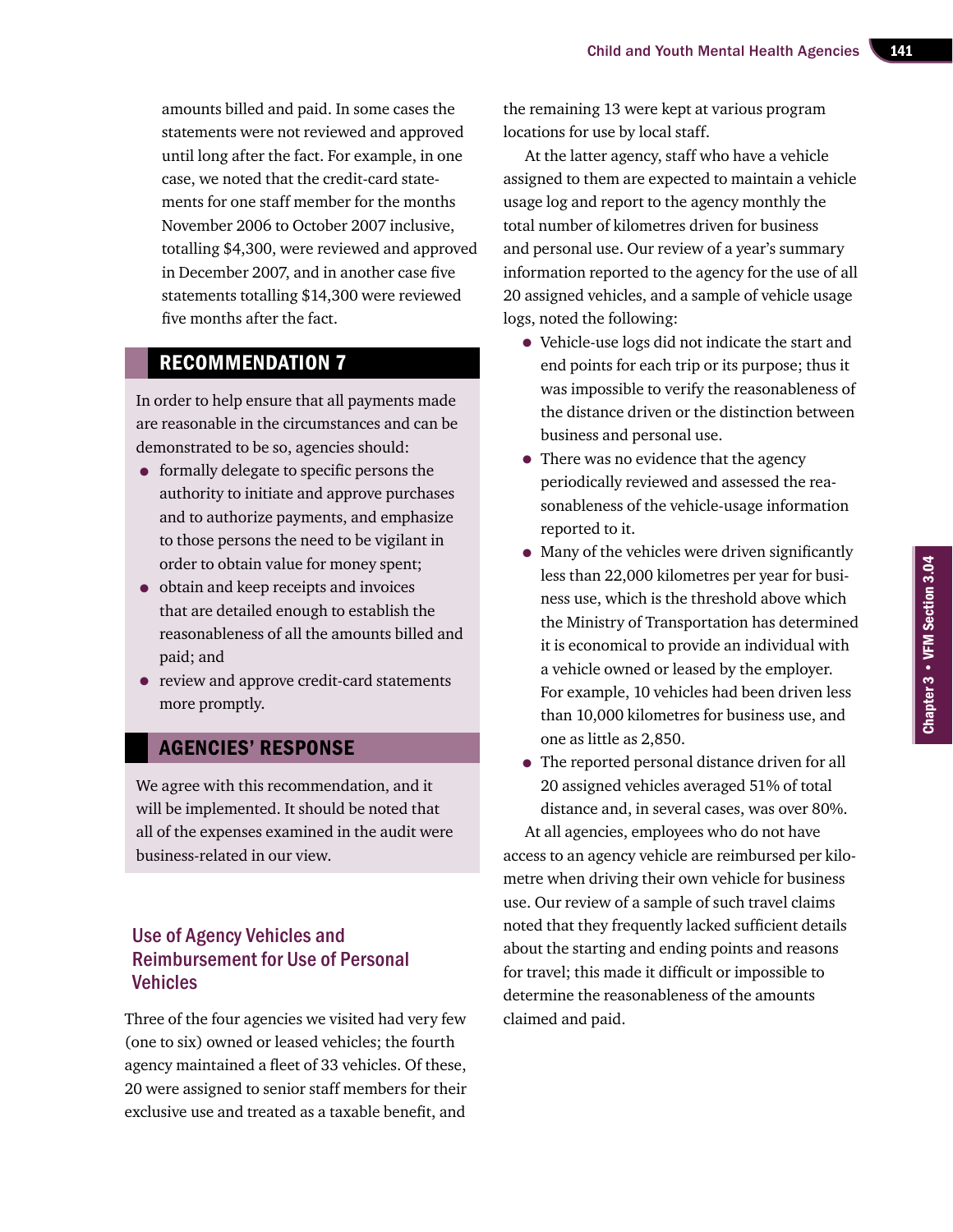### Recommendation 8

In order to help ensure that all of their transportation requirements are acquired economically, agencies should:

- ensure that the number of vehicles they own or lease is justified by an assessment of their transportation needs;
- periodically review and assess for reasonableness the usage information for owned or leased vehicles; and
- ensure that claims for the use of personal vehicles for business purposes contain sufficiently detailed information for reviewers to confirm the reasonableness of the amounts claimed and paid.

#### Agencies' Response

Although we agree with this recommendation, it should be noted that personally assigned vehicles are used for business and personal use. Personal-use mileage is reimbursed by the employee.

It is our view that personally assigned vehicles as a taxable benefit are a cost-effective component of compensation.

#### Ministry Transfer of Funds and Funds Held in Trust

During our visits to agencies, we noted instances where the Ministry had either transferred significant amounts of money to the agencies very late in the fiscal year or had provided, during the year, funding that was essentially to be held in trust. Our review of several of these transfers noted the following:

• One agency received \$435,000 from the Ministry in the last week of its 2006/07 fiscal year. On instructions from the Ministry, most of these funds were distributed to other organizations shortly before year-end.

Similarly, the same agency received \$1.2 million from the Ministry during 2006/07 under a three-year special agreement; \$300,000 of the money was received in the last week of the year. This amount is also to be redistributed to other organizations upon instructions from the Ministry, although at least \$825,000 was unspent at year-end and was shown as deferred revenue on the agency's balance sheet.

The Ministry's instructions for redistributing these funds notwithstanding, it was not evident how the reasonableness of the amounts to be transferred was determined or who was responsible for ensuring that the funds were used for the intended purpose. In addition, although the agency is expected to account for the expenditure of these funds either through its annual program expenditure reconciliation or otherwise, it would appear that no one is responsible for the results that are to be achieved with these funds.

• Another agency received over \$1 million during the last week of its 2006/07 fiscal year. This amount was for a capital project that had already been completed and financed by the agency. When it was determined that the amount provided exceeded the agency's requirement by over \$340,000, the agency was instructed to keep the excess funds for use in subsequent years. At the time of our visit in April 2008, a year later, none of the funds had been spent.

#### Recommendation 9

When agencies act as a conduit for transferring funds from the Ministry of Children and Youth Services to third parties, they should consult with the Ministry to clarify their responsibilities. In particular, this clarification should specify:

• who is responsible for assessing the reasonableness of the amounts transferred to third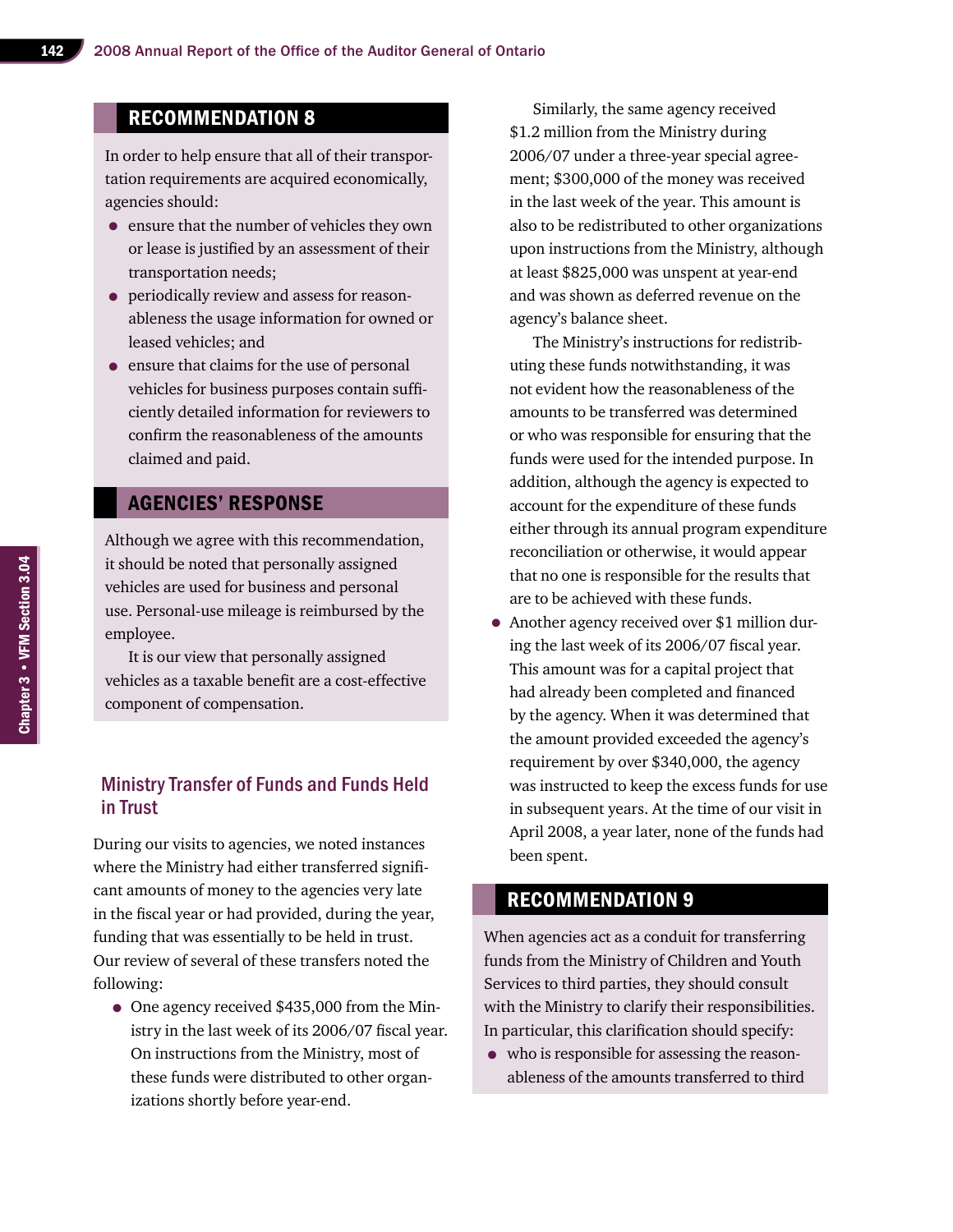parties and ensuring that the funds are actually used for their intended purpose; and

• who is responsible for the results that are expected to be achieved with those funds.

#### Agencies' Response

We agree with these recommendations and recognize the need for accurate and clear records, direction for the use of funds, and identification of results expected.

#### Agency-board Governance and Accountability

As previously noted, agencies are governed by independent boards of directors often consisting of between 10 and 15 volunteer members. Board members are usually appointed for one- to threeyear terms and are reappointed or replaced at the annual general meeting.

On the basis of our discussion with board members and a review of board meeting minutes, we made the following observations about board governance and accountability:

- As is the case with the not-for-profit sector, agencies have no memberships or broader interest groups to which they must report about operations and the prudent use of funds. However, although they advised us that they are accountable to a variety of community interest groups, there are no formal processes for that accountability to occur. For example, in one case, the board reported to the agency's full-time staff members at their annual general meeting, and the staff members in turn reappointed the board.
- Contrary to requirements, the boards did not affirm to the Ministry that they collectively had the required skills and expertise to discharge their responsibilities and that an appropriate governance and reporting structure was in place.

• With one exception, board members were not required to declare actual or potential conflicts of interest even though, in at least one case, a conflict of interest did exist and was not declared.

#### Recommendation 10

Agencies should continually assess their options for strengthening board governance and accountability structures. For example, agency membership could be extended to include children's advocates or individuals representing the interests of service recipients, as is done by some Children's Aid Societies.

#### Agencies' Response

Board members of children's mental health agencies, like members of all non-profit boards such as hospitals, universities, and community colleges, are dedicated individuals who volunteer their time, assume significant liability, and provide a necessary and relevant service representing their communities. Our board members bring personal and professional backgrounds that ensure that there is strong governance and accountability in our agencies. We agree that we should periodically assess how board governance and accountability might be strengthened.

#### Human Resource Management

Staff salaries and benefits usually account for up to 80% of an agency's overall expenditures. As a result, the allocation of staff to an agency's various activities and the management of the human resource function is one of the most critical aspects of ensuring that an agency is operating efficiently and effectively.

We noted that the assignment of staff to various areas was very informal. For example:

• For many programs and activities, workload benchmarks, such as staff-to-client ratios or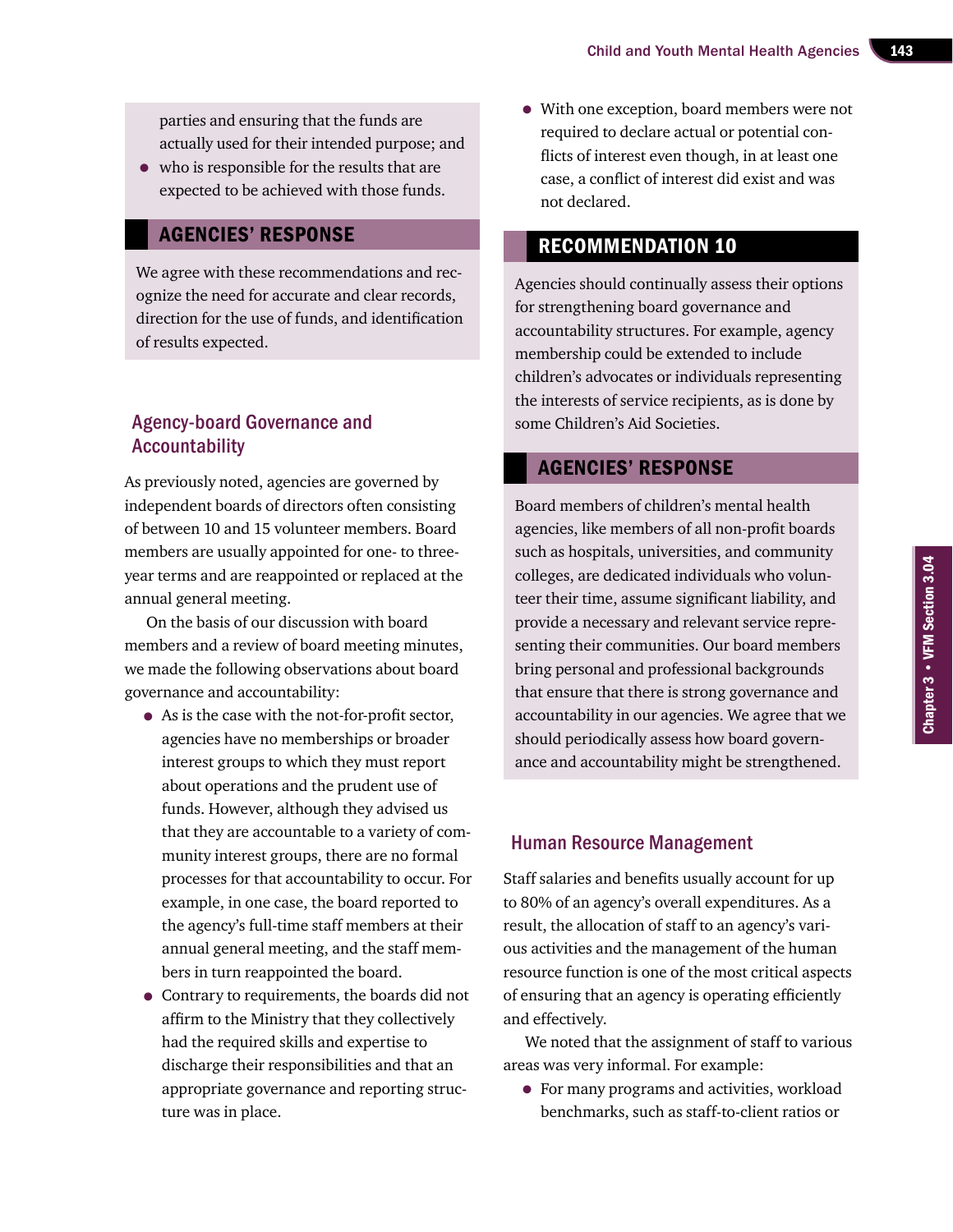time budgets for specific activities, which would provide guidance to supervisory staff, were often not established.

- Where workload benchmarks were provided to us, they were relatively old, in one case 15 years old, and the basis for their determination and their reasonableness under current circumstances were not clear.
- Although front-line workers were required to track direct service hours for ministry reporting purposes, none were required to report where they had spent all of their time each week.

We noted that most residential homes were normally staffed fully throughout the year even though many had significant vacancy rates for extended periods. For example, one home that was staffed for eight residents had an average of only three people living there. This contributed to the relatively high cost of almost \$1,000 per day to care for each resident.

Given the nature of the services that the agencies provide and the vulnerability of the clients served, it is essential that agencies hire qualified and competent staff, provide both initial and ongoing training, and periodically evaluate their performance. Most agencies have established requirements in these regards, although there were no processes in place to ensure that the requirements were complied with.

Our review of a sample of personnel files noted many instances where the established requirements were not followed, as in the following examples:

- Documentation concerning pre-employment interviews such as rating sheets, criminal and other reference checks, and verification of qualifications were often not on file.
- There was often no evidence of initial and ongoing training.
- The mandatory annual performance appraisals were frequently not on file.

#### Recommendation 11

Agencies should establish reasonable staff-toclient or other workload benchmarks as guidance for supervisory staff and to support overall staffing levels. They should also have supervisors perform spot checks of personnel files to help ensure that hiring requirements such as background checks and other human-resourcemanagement requirements are followed.

#### Agencies' Response

We agree with the validity of this recommendation. It should be noted that the erosion of agency infrastructure has contributed to a limited ability to stretch administrative supervisory capacity. In order to implement this recommendation fully, agencies will have to increase their staff, which will require an increase in funding. Although documentation is sometimes absent, the hiring of qualified staff and the performance of background checks are standard procedure.

#### Capital Assets

Agencies own a variety of fixed assets such as real estate, computer systems and hardware, office furnishings and equipment, and typical furnishings for residences, including electronic devices such as televisions and DVD players. We made the following observations about the acquisition, management, and control of capital assets:

- Contrary to ministry requirements, we noted a number of instances where the Ministry's interest in real estate purchased with ministry funding was not registered on the title or was registered long after the fact.
- Although two agencies did a good job of maintaining up-to-date lists of capital assets, tagged their capital assets, and periodically verified their existence and location, the other two agencies did not. As a result, there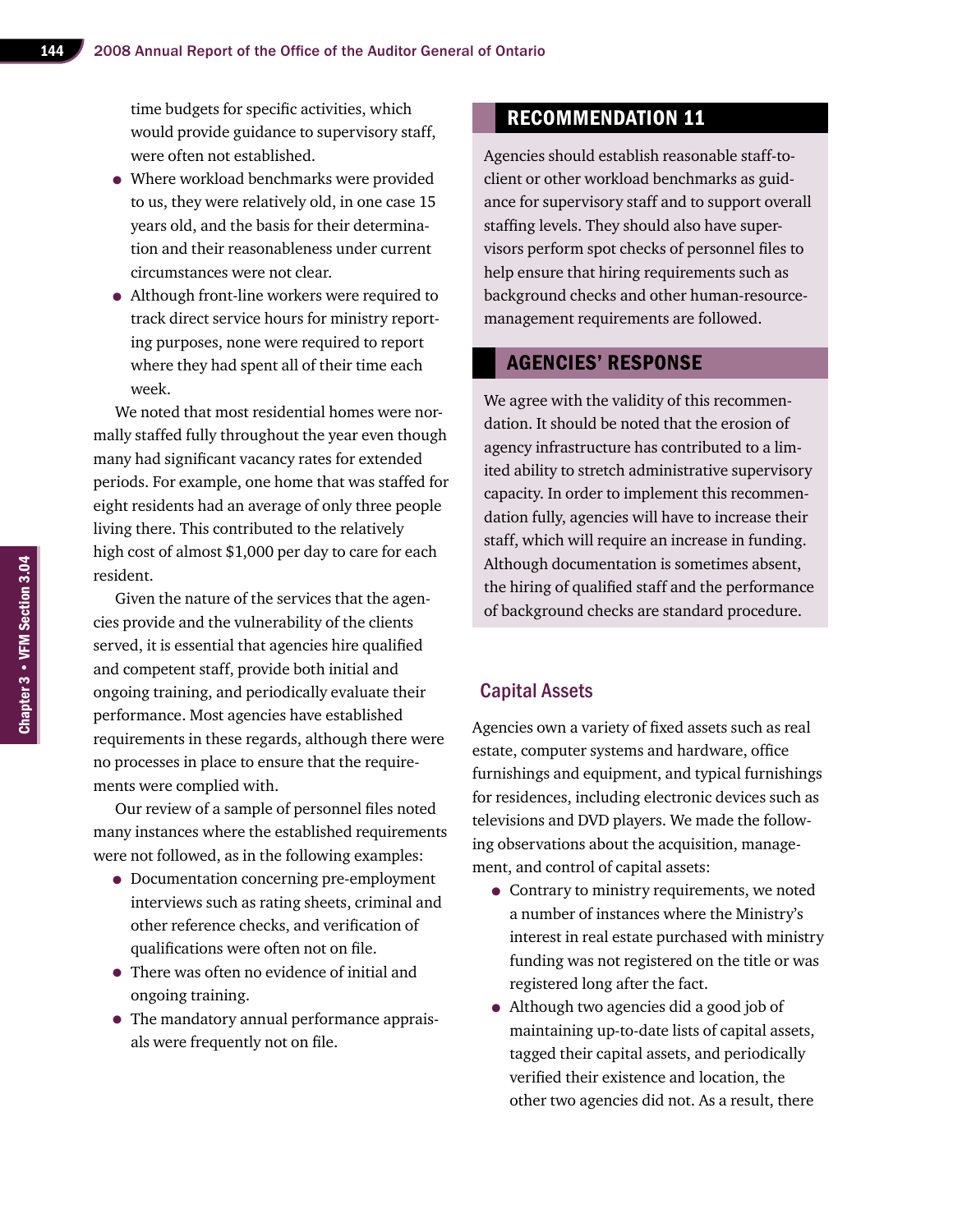was little assurance that assets purchased by those agencies were safeguarded and properly accounted for.

- In one case, an agency kept a fairly substantial building empty for 18 years at a significant opportunity cost and maintenance expense.
- One agency built the first of four planned residential homes to house up to seven individuals. The cost, excluding land, was more than \$1 million. There was insufficient evidence to show that the agency had adequately assessed its requirements for such accommodations or had sought the most economical means to meet those requirements.

#### Recommendation 12

All agencies should ensure that the acquisition and retention of their capital assets is warranted and that they are properly safeguarded and accounted for.

#### Agencies' Response

We agree with this recommendation. With respect to the empty building, the agencies would like to note the following:

- The building referred to remained vacant because of the difficulty in finding a suitable program tenant to continue its use as a residence for children and youth with mental health issues so as to ensure the continuation of the residential zoning designation as a children's residence.
- It should also be noted that the building, because of its location in the middle of the agency's campus, is effectively non-saleable.
- Many proposals submitted to the Ministry were for needed programs to be offered at this site; they included its use as a stabilization unit, an assessment centre, and a residential treatment unit for adolescents. Yet funding could not be secured. In some situations, funding was available for capital

improvements but not for operating costs, or vice versa.

With respect to the residential home, despite the lack of supporting documentation, it is our view that extensive research was conducted and due diligence was used to ensure that construction materials and products were acquired at best value for dollar. Products chosen were determined to be the most suitable given the requirements for durability, sustainability, and cleanliness in order to meet client-related service needs in a quasi-institutional setting.

### Computerized Information Systems

Agencies have a number of computerized information systems for such things as financial accounting records and maintaining confidential client information. We noted that, although each agency generally develops or acquires and maintains its own computer systems, the individual systems have much in common. As a result, given that there are hundreds of agencies, more collaboration among agencies in acquiring and developing computer systems could be more economical in our view.

Our review of the individual systems at the agencies we visited noted a number of control weaknesses and instances where best practices were not followed, as in these examples:

- Passwords to access computerized systems often did not comply with minimum complexity standards, and there were often no limits on the number of unsuccessful attempts to log into the system that could be made before access was denied.
- Terminals often did not have a lock-out function after a specified time of inactivity.
- For one of three agencies that used outside service providers, there were no guarantees that confidential data in the hands of outside service providers were being safeguarded.